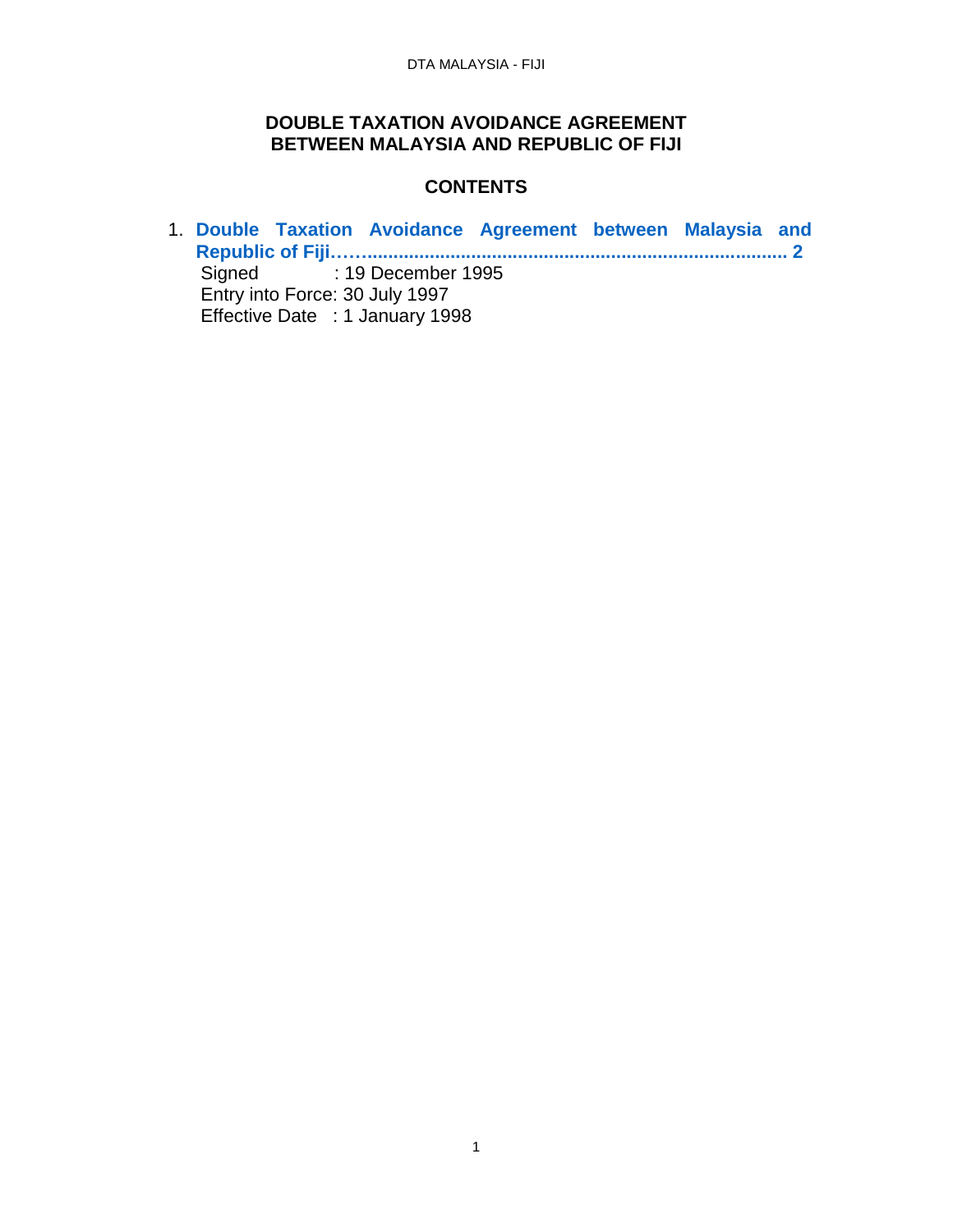<span id="page-1-0"></span>P.U. (A) 209/1996 Signed: 19 December 1995 (Kuala Lumpur) Effective Date: 1 January 1998

### **AGREEMENT BETWEEN THE GOVERNMENT OF MALAYSIA AND THE GOVERNMENT OF THE REPUBLIC OF FIJI FOR THE AVOIDANCE OF DOUBLE TAXATION AND THE PREVENTION OF FISCAL EVASION WITH RESPECT TO TAXES ON INCOME**

# THE GOVERNMENT OF MALAYSIA AND THE GOVERNMENT OF THE REPUBLIC OF FIJI

DESIRING to conclude an Agreement for the avoidance of double taxation and the prevention of fiscal evasion with respect to taxes on income, have agreed as follows:

# Article 1 **PERSONAL SCOPE**

This Agreement shall apply to persons who are residents of one or both of the Contracting States.

### Article 2 **TAXES COVERED**

1. This Agreement shall apply to taxes on income imposed by a Contracting State, irrespective of the manner in which they are levied.

2. The taxes which are the subject of this Agreement are:

- (a) in Malaysia:
	- (i) the income tax; and
	- (ii) the petroleum income tax;

(hereinafter referred to as "Malaysian tax");

- (b) in Fiji:
	- (i) the income tax (including normal tax, the non-resident dividend withholding tax, the interest withholding tax, royalty withholding tax and the dividend tax);

(hereinafter referred to as "Fiji tax").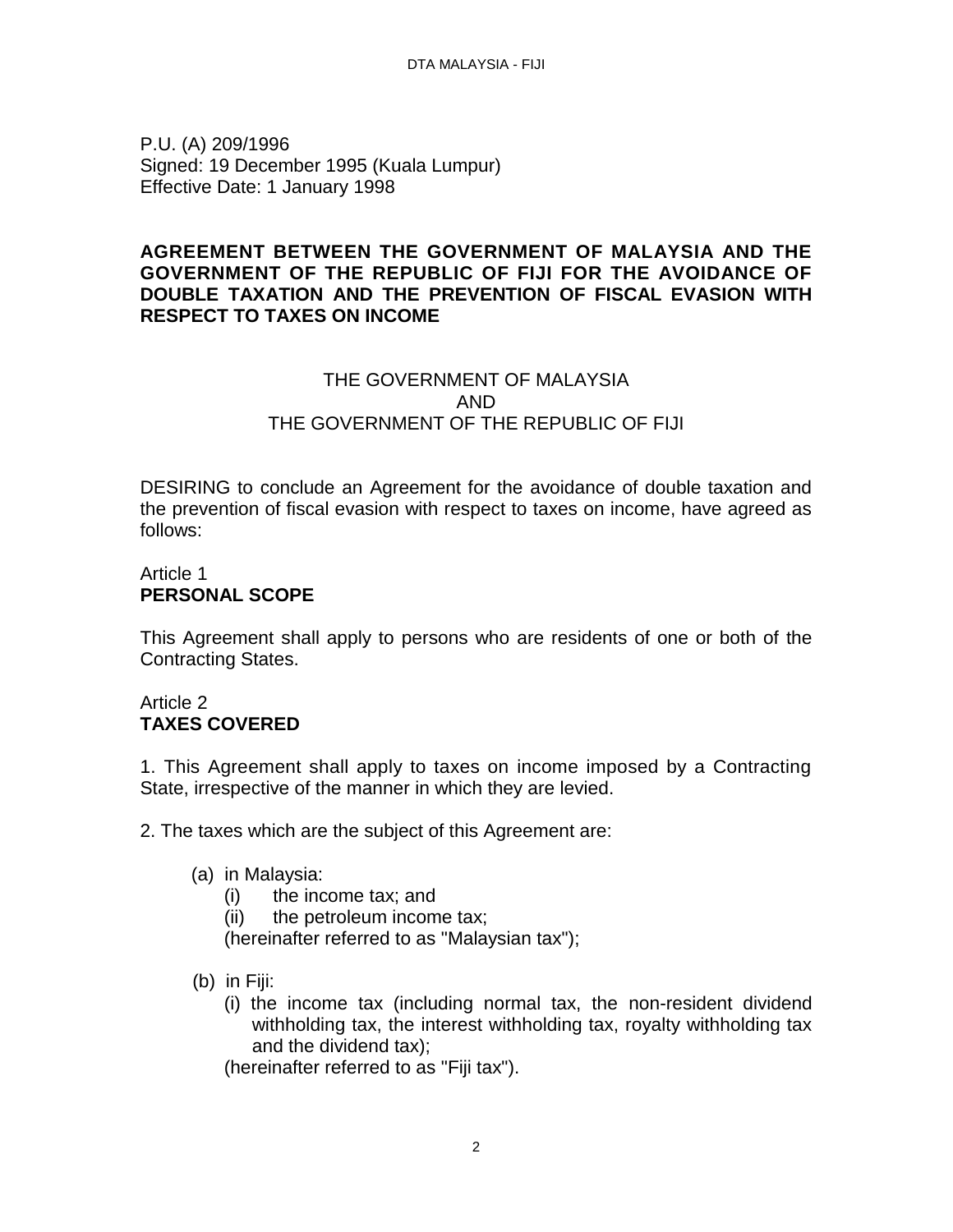3. The Agreement shall also apply to any identical or substantially similar taxes on income which are imposed after the date of signature of this Agreement in addition to, or in place of, the existing taxes. The competent authorities of the Contracting States shall notify each other of important changes which have been made in their respective taxation laws.

### Article 3 **GENERAL DEFINITIONS**

1. In this Agreement, unless the context otherwise requires:

- (a) the term "Malaysia" means the territories of the Federation of Malaysia, the territorial waters of Malaysia and the sea-bed and subsoil of the territorial waters, and includes any area extending beyond the limits of the territorial waters of Malaysia, and the seabed and subsoil of any such area, which has been or may hereafter be designated under the laws of Malaysia as in accordance with international law as an area over which Malaysia has sovereign rights for the purposes of exploring and exploiting the natural resources, whether living or non-living;
- (b) the term "Fiji" means the islands of Fiji, including the island of Rotuma and its dependencies, the airspace above it and all areas of water which, consistently with international law, have been, or may hereafter be designated under the laws of Fiji as area over which the sovereignty of Fiji may be exercised with respect to the sea, the sea-bed and its subsoil and the natural resources thereof;
- (c) the terms "a Contracting State" and "the other Contracting State" mean Malaysia or Fiji as the context requires;
- (d) the term "person" includes an individual, a company and any other body of persons which is treated as a person for tax purposes;
- (e) the term "company" means any body corporate or any entity which is treated as a company or body corporate for tax purposes;
- (f) the terms "enterprise of a Contracting State" and "enterprise of the other Contracting State" mean respectively an enterprise carried on by a resident of a Contracting State and an enterprise carried on by a resident of the other Contracting State;
- (g) the term "tax" means Malaysian tax or Fiji tax, as the context requires;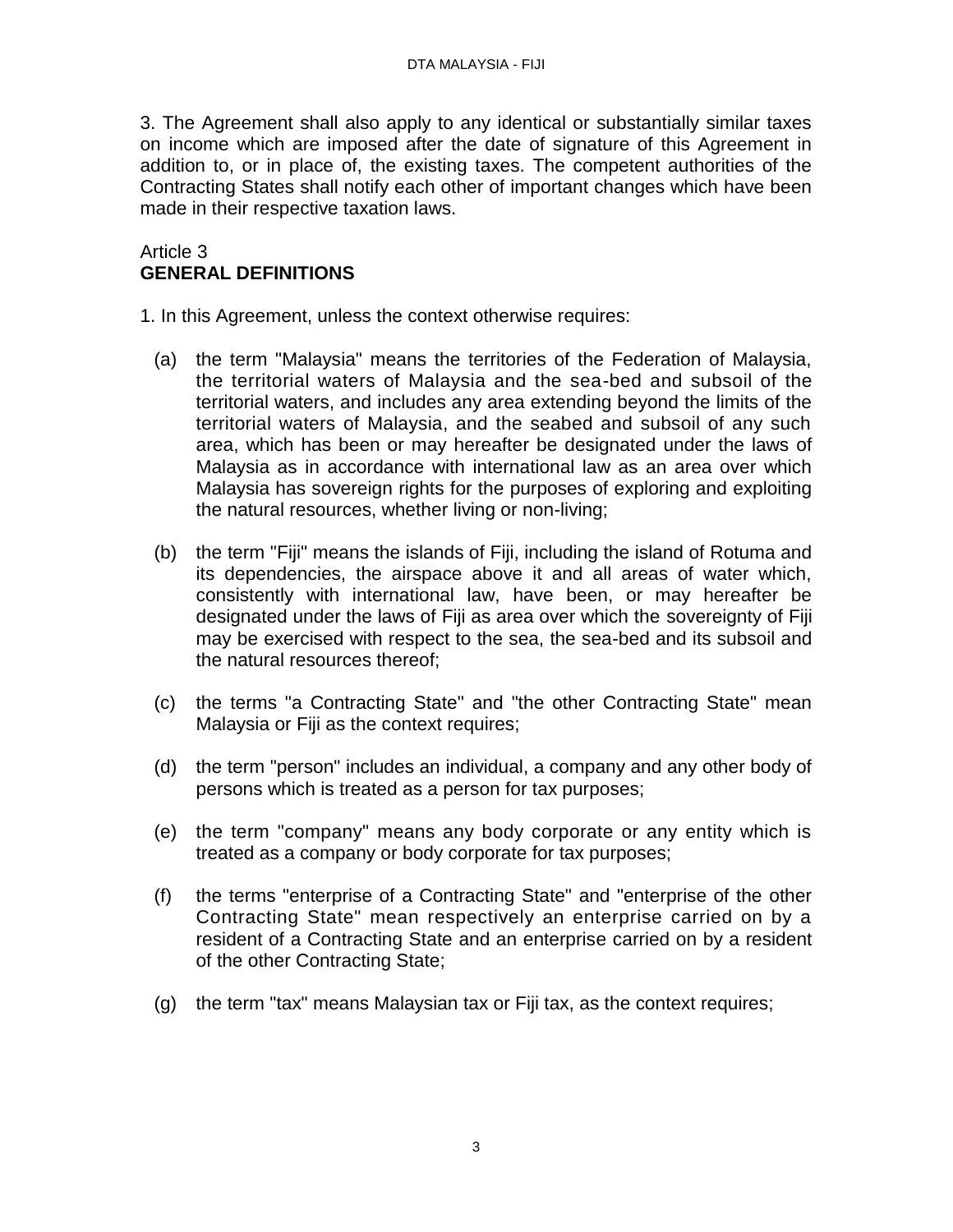- (h) the term "national" means:
	- (i) any individual possessing the nationality or citizenship of a Contracting State;
	- (ii) any legal person, partnership, association and any other entity deriving its status as such from the laws in force in a Contracting State;

(i) the term "international traffic" means any transport by a ship or aircraft operated by an enterprise of a Contracting State, except when the ship or aircraft is operated solely between places in the other Contracting State;

(j) the term "competent authority" means:

- (i) in the case of Malaysia, the Minister of Finance or his authorised representative; and
- (ii) in the case of Fiji, the Commissioner of Inland Revenue or his authorised representative.

2. In determining, for the purposes of Article 10, 11 or 12, whether dividends, interest or royalties are beneficially owned by a resident of a Contracting State, dividends, interest or royalties in respect of which a trustee is subject to tax in that Contracting State shall be treated as being beneficially owned by that trustee.

3. In this Agreement the terms "Fiji tax" and "Malaysian tax" do not include any amount which represents a penalty or penal interest imposed under the law of either Contracting State relating to the taxes to which this Agreement applies.

4. In application of this Agreement by a Contracting State, any term not defined therein shall, unless the context otherwise requires, have the meaning which it has under the law of that State concerning the taxes to which this Agreement applies.

### Article 4 **RESIDENT**

1. For the purposes of this Agreement, the term "resident of a Contracting State" means:

- (a) in the case of Malaysia, a person who is resident in Malaysia for the purposes of Malaysian tax; and
- (b) in the case of Fiji, a person who is resident in Fiji for the purposes of Fiji tax.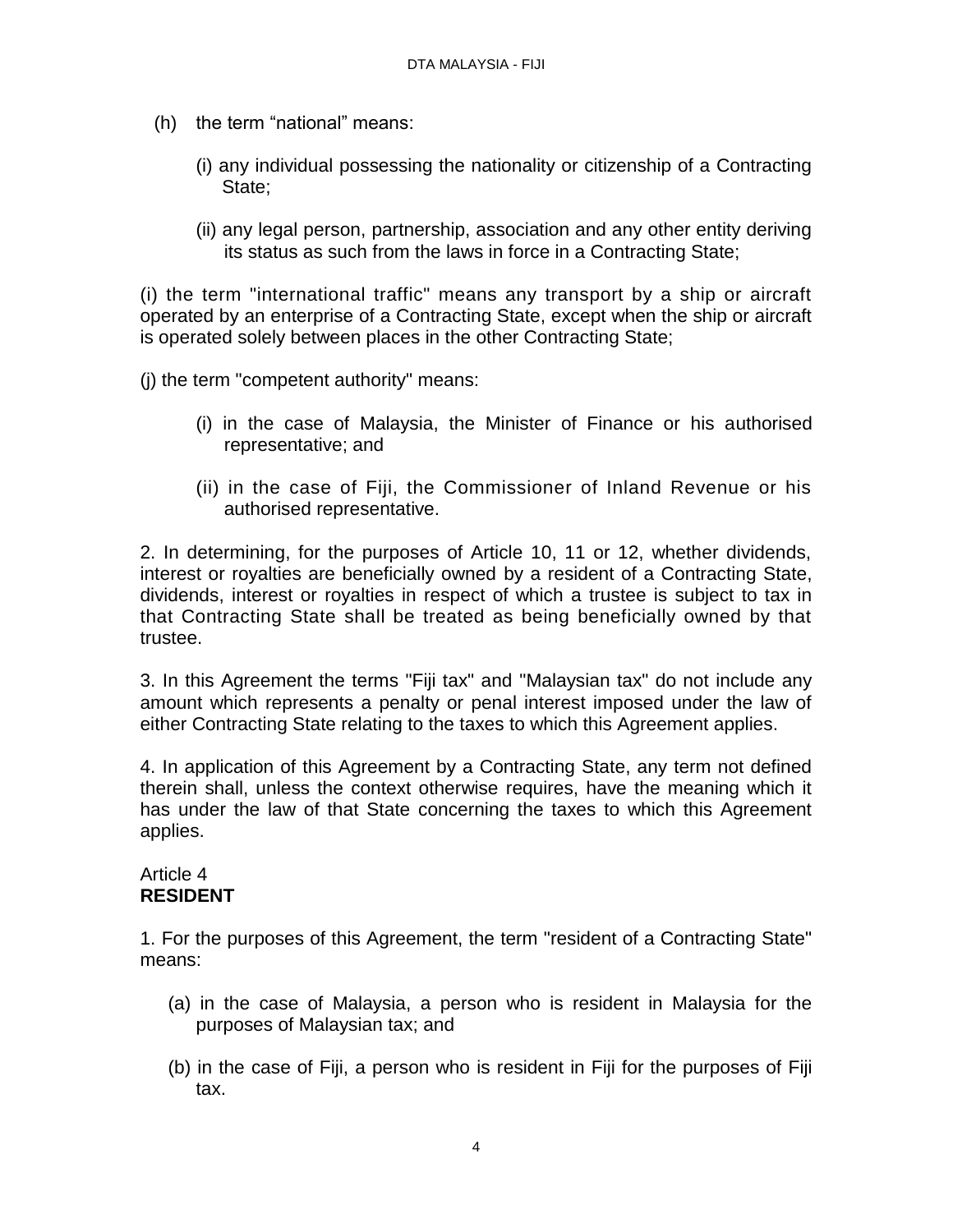2. Where by reason of the provisions of paragraph (1) an individual is a resident of both Contracting States, then his status shall be determined in accordance with the following rules:

 (a) he shall be deemed to be a resident of the Contracting State in which he has a permanent home available to him. If he has a permanent home available to him in both Contracting States, he shall be deemed to be a resident of the State with which his personal and economic relations are closer (centre of vital interests);

(b) if the Contracting State in which he has his centre of vital interests cannot be determined, or if he has not a permanent home available to him in either State, he shall be deemed to be a resident of the State in which he has an habitual abode;

(c) if he has an habitual abode in both Contracting States or in neither of them, he shall be deemed to be a resident of the State of which he is a national;

(d) if he is a national of both Contracting States or of neither of them, the competent authorities of the Contracting States shall settle the question by mutual agreement.

3. Where, by reason of the provisions of paragraph (1), a person other than an individual is a resident of both Contracting States, then it shall be deemed to be a resident of the State in which its place of effective management is situated.

### Article 5 **PERMANENT ESTABLISHMENT**

1. For the purposes of this Agreement, the term "permanent establishment" means a fixed place of business through which the business of an enterprise is wholly or partly carried on.

2. The term "permanent establishment" shall include especially:

- (a) a place of management;
- (b) a branch;
- (c) an office:
- (d) a factory;
- (e) a workshop;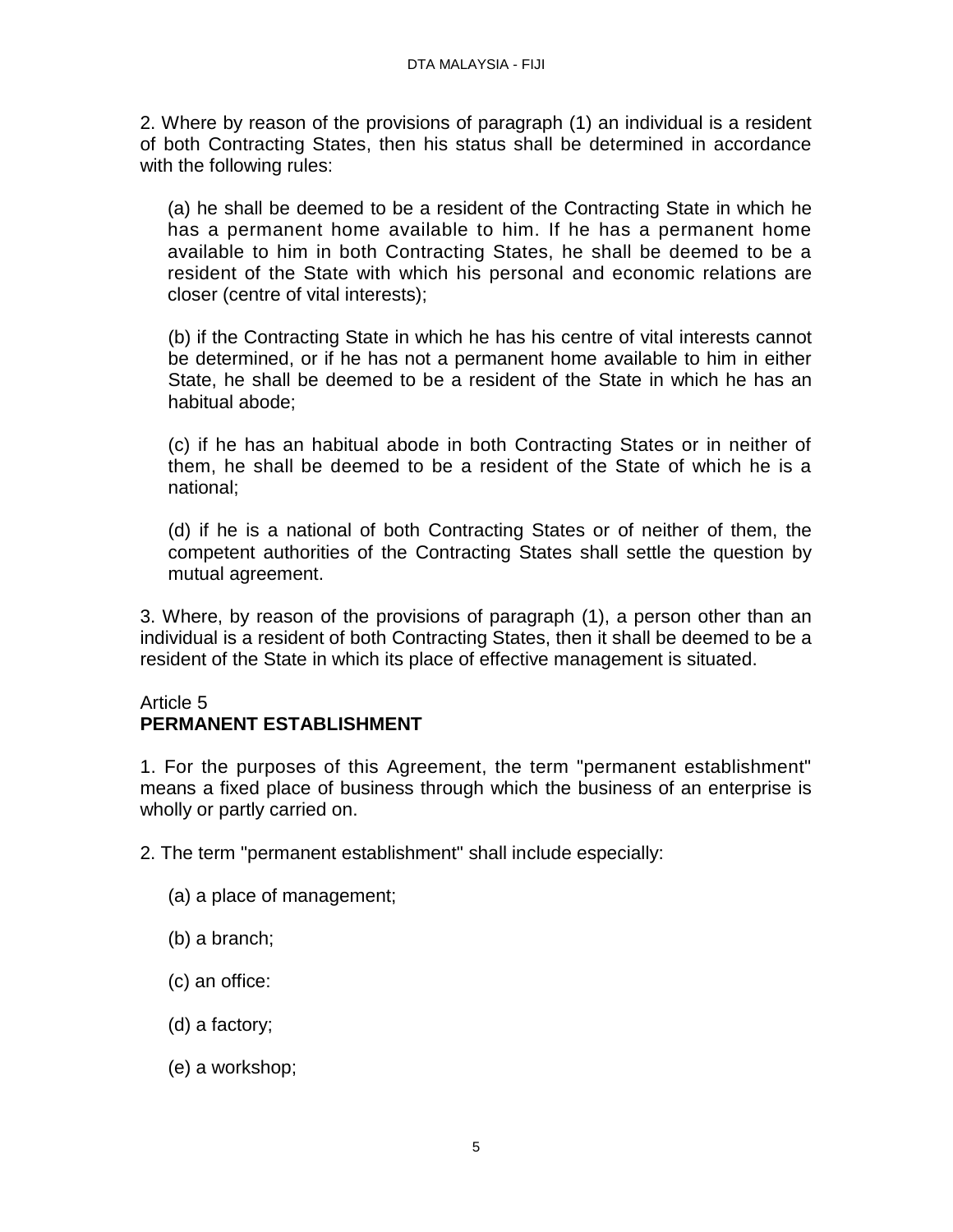- (f) a mine, an oil or gas well, a quarry or any other place of extraction of natural resources;
- (g) a farm, plantation or other place where agricultural, forestry, plantation or other related activities are carried on;
- (h) a building site or construction, installation or assembly project which exists for more than 6 (six) months.

3. Notwithstanding the preceding provisions of this Article, the term "permanent establishment" shall be deemed not to include:

- (a) the use of facilities solely for the purpose of storage or display of goods or merchandise belonging to the enterprise;
- (b) the maintenance of a stock of goods or merchandise belonging to the enterprise solely for the purpose of storage or display;
- (c) the maintenance of a stock of goods or merchandise belonging to the enterprise solely for the purpose of processing by another enterprise;
- (d) the maintenance of a fixed place of business solely for the purpose of purchasing goods or merchandise, or of collecting information, for the enterprise;
- (e) the maintenance of a fixed place of business solely for the purpose of carrying on, for the enterprise, any other activity of a preparatory or auxiliary character.

4. An enterprise of a Contracting State shall be deemed to have a permanent establishment in the other Contracting State and to carry on business in or through that permanent establishment if it carries on supervisory activities in that other Contracting State for more than 6 (six) months in connection with a building site, or a construction, installation or assembly project which is being undertaken, in that other Contracting State.

5. A person (other than a broker, general commission agent or any other agent of an independent status to whom paragraph 6 applies) acting in a Contracting State on behalf of an enterprise of the other Contracting State shall be deemed to be a permanent establishment in the first-mentioned State, if that person:

(a) has, and habitually exercises in the first-mentioned State, an authority to conclude contracts in the name of the enterprise, unless his activities are limited to the purchase of goods or merchandise for the enterprise; or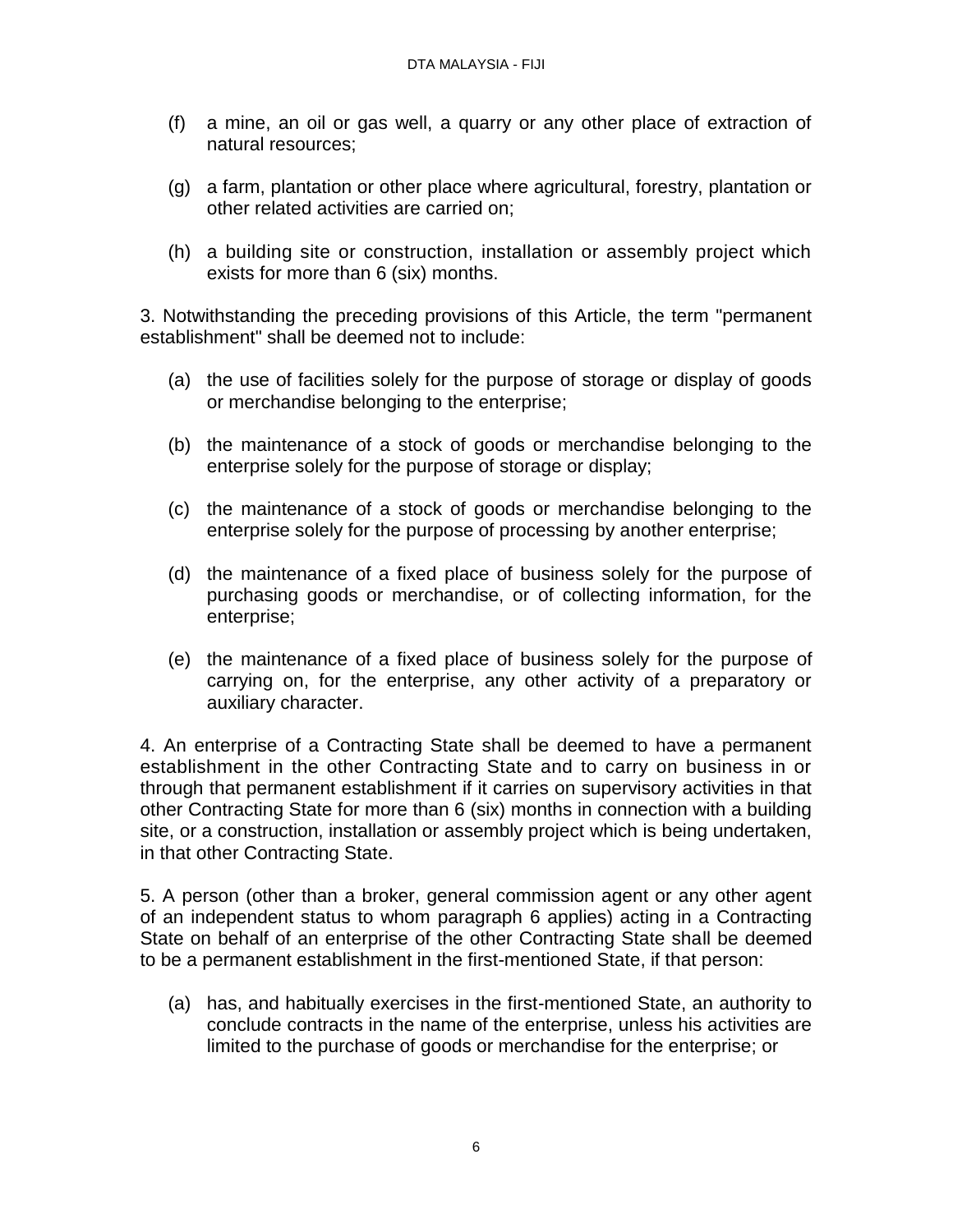- (b) maintains in the first-mentioned State a stock of goods or merchandise belonging to the enterprise from which he regularly fills orders on behalf of the enterprise; or
- (c) manufactures, assembles, processes, packs or distributes in the firstmentioned State for the enterprise goods or merchandise belonging to the enterprise.

6. An enterprise of a Contracting State shall not be deemed to have a permanent establishment in the other Contracting State merely because it carries on business in that other State through a broker, general commission agent or any other agent of an independent status, where such persons are acting in the ordinary course of their business.

However when the activities of such an agent are devoted wholly or almost wholly on behalf of that enterprise, he shall not be considered an agent of an independent status if the transactions between the agent and the enterprise were not made under arm's length conditions.

7. The fact that a company which is a resident of a Contracting State controls or is controlled by a company which is a resident of the other Contracting State, or which carries on business in that other State (whether through a permanent establishment or otherwise), shall not of itself constitute either company a permanent establishment of the other.

### Article 6 **INCOME FROM IMMOVABLE PROPERTY**

1. Income derived by a resident of a Contracting State from immovable property situated in the other Contracting State may be taxed in that other State.

2. For the purposes of this Agreement, the term "immovable property" shall be defined in accordance with the laws of the Contracting State in which the property in question is situated. The term shall in any case include property accessory to immovable property, livestock and equipment used in agriculture and forestry, rights to which the provisions of general law respecting landed property apply, usufruct of immovable property and rights to variable or fixed payments as consideration for the working of, or the right to work, mineral deposits, oil or gas wells, quarries and other places of extracting of natural resources including indigenous and exotic timber or other forest produce. Ships, boats and aircraft shall not be regarded as immovable property.

3. The provision of paragraph (1) shall apply to income derived from the direct use, letting, or use in any other form of immovable property.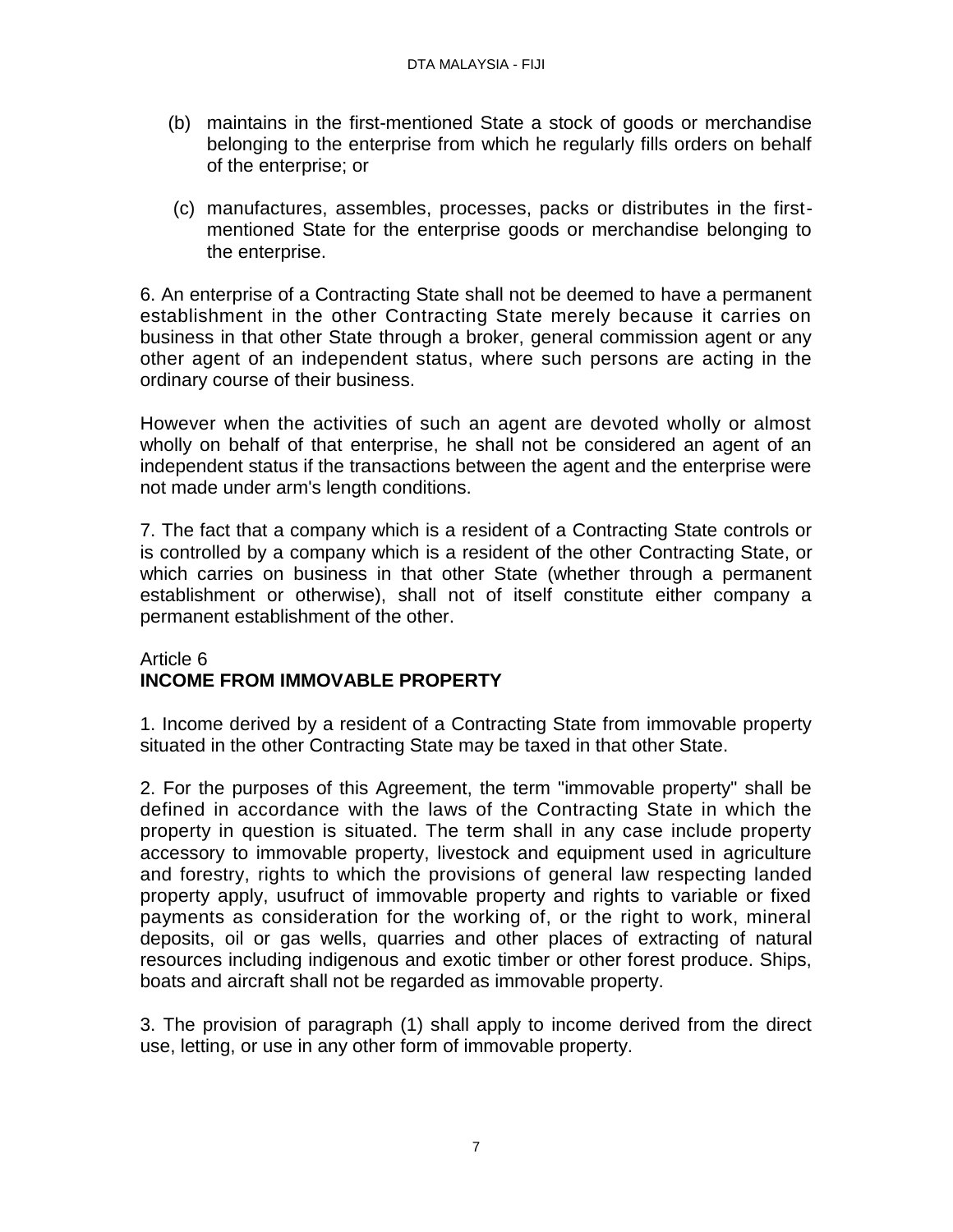4. The provisions of paragraphs (1) and (3) shall also apply to the income from immovable property of an enterprise and to income from immovable property used for the performance of independent personal services.

### Article 7 **BUSINESS PROFITS**

1. The profits of an enterprise of a Contracting State shall be taxable only in that State unless the enterprise carries on business in the other Contracting State through a permanent establishment situated therein. If the enterprise carries on business as aforesaid, the profits of the enterprise may be taxed in the other State but only on so much thereof as is attributable to that permanent establishment.

2. Subject to the provisions of paragraph (3), where an enterprise of a Contracting State carries on business in the other Contracting State through a permanent establishment situated therein, there shall in each Contracting State be attributed to that permanent establishment the profits which it might be expected to make if it were a distinct and separate enterprise engaged in the same or similar activities under the same or similar conditions and dealing wholly independently with the enterprise of which it is a permanent establishment.

3. In determining the profits of a permanent establishment, there shall be allowed as deductions expenses including executive and general administrative expenses, which would be deductible if the permanent establishment were an independent enterprise, insofar as they are reasonably allocable to the permanent establishment, whether incurred in the State in which the permanent establishment is situated or elsewhere.

4. If the information available to the competent authority is inadequate to determine the profits to be attributed to the permanent establishment of an enterprise, nothing in this Article shall affect the application of any law of that State relating to the determination of the tax liability of a person by the exercise of a discretion or the making of an estimate by the competent authority, provided that the law shall be applied, so far as the information available to the competent authority permits, in accordance with the principle of this Article.

5. No profits shall be attributed to a permanent establishment by reason of the mere purchase by that permanent establishment of goods or merchandise for the enterprise.

6. For the purposes of the preceding paragraphs, the profits to be attributed to the permanent establishment shall be determined by the same method year by year unless there is good and sufficient reason to the contrary.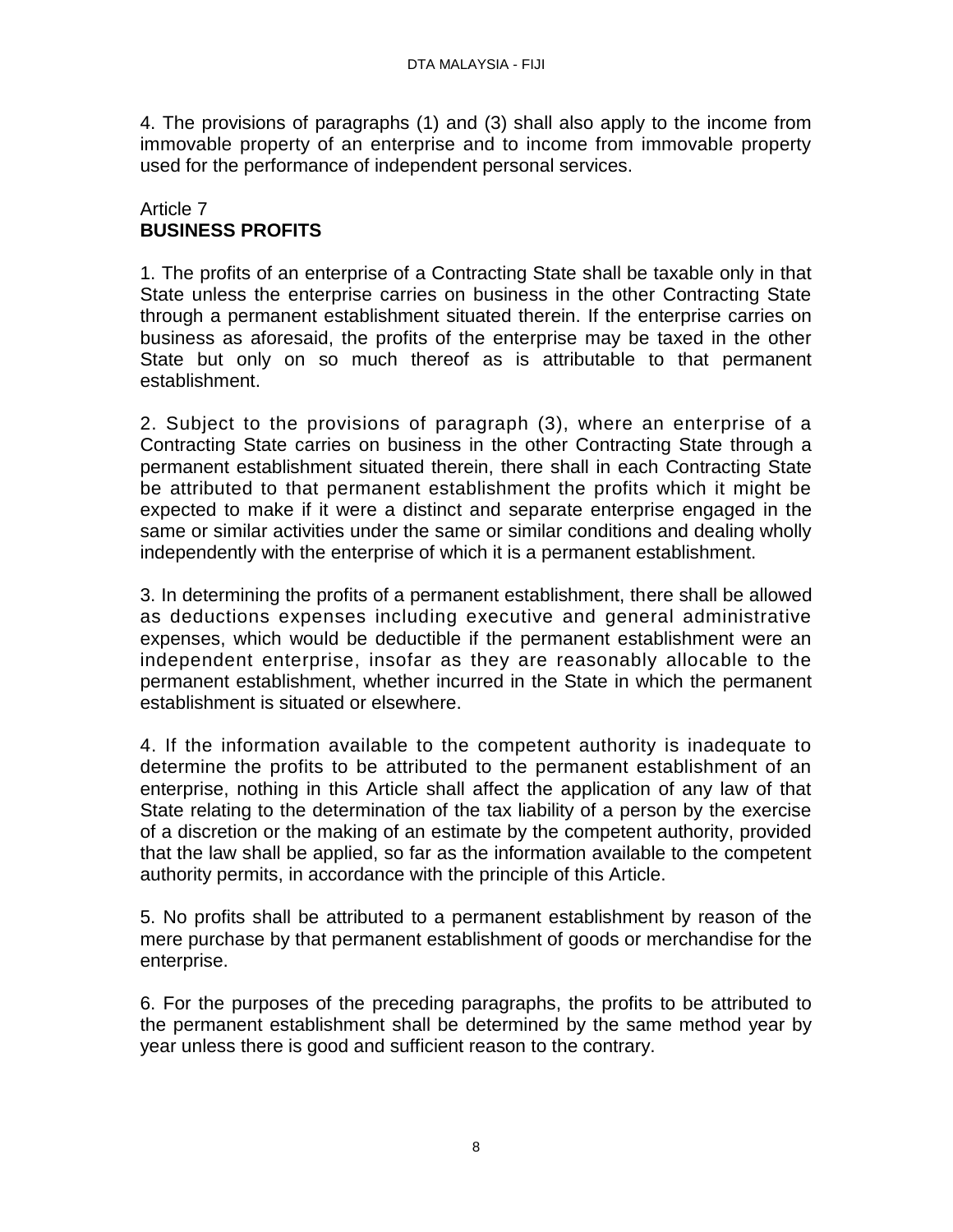7. Where profits include items of income which are dealt with separately in other Articles of this Agreement, then the provisions of those Articles shall not be affected by the provisions of this Article.

8. Nothing in this Article shall apply to either Contracting State to prevent the operation in the Contracting State of any provisions of its law at any time in force relating to the taxation of any income from the business of any form of insurance.

Provided that if the law in force in either Contracting State at the date of signature of this Agreement relating to the taxation of that income is varied (otherwise than in minor respects so as not to affect its general character), the Contracting States shall consult with each other with a view to agreeing to such amendment of this paragraph as may be appropriate.

### Article 8 **SHIPPING AND AIR TRANSPORT**

1. Profits derived by an enterprise of a Contracting State from the operation of ships or aircraft in international traffic shall be taxable only in that State.

2. Paragraph (1) shall also apply to the share of the profits from the operation of ships or aircraft derived by a resident of a Contracting State through participation in a pool, a joint business or an international operating agency.

3. The term "operation of ships or aircraft" shall mean the business of transportation by sea or air of passengers, mail, livestock, or goods carried on by the owners or lessees or charterers of ships or aircraft and the incidental lease of ships or aircraft.

## Article 9 **ASSOCIATED ENTERPRISES**

1. Where –

(a) an enterprise of a Contracting State participates directly or indirectly in the management, control or capital of an enterprise of the other Contracting State, or

(b) the same persons participate directly or indirectly in the management, control or capital of an enterprise of a Contracting State and an enterprise of the other Contracting State, and in either case conditions are made or imposed between the two enterprises in their commercial or financial relations which differ from those which would be made between independent enterprises, then any profits which would, but for those conditions, have accrued to one of the enterprises, but, by reason of those conditions, have not so accrued, may be included in the profits of that enterprise and taxed accordingly.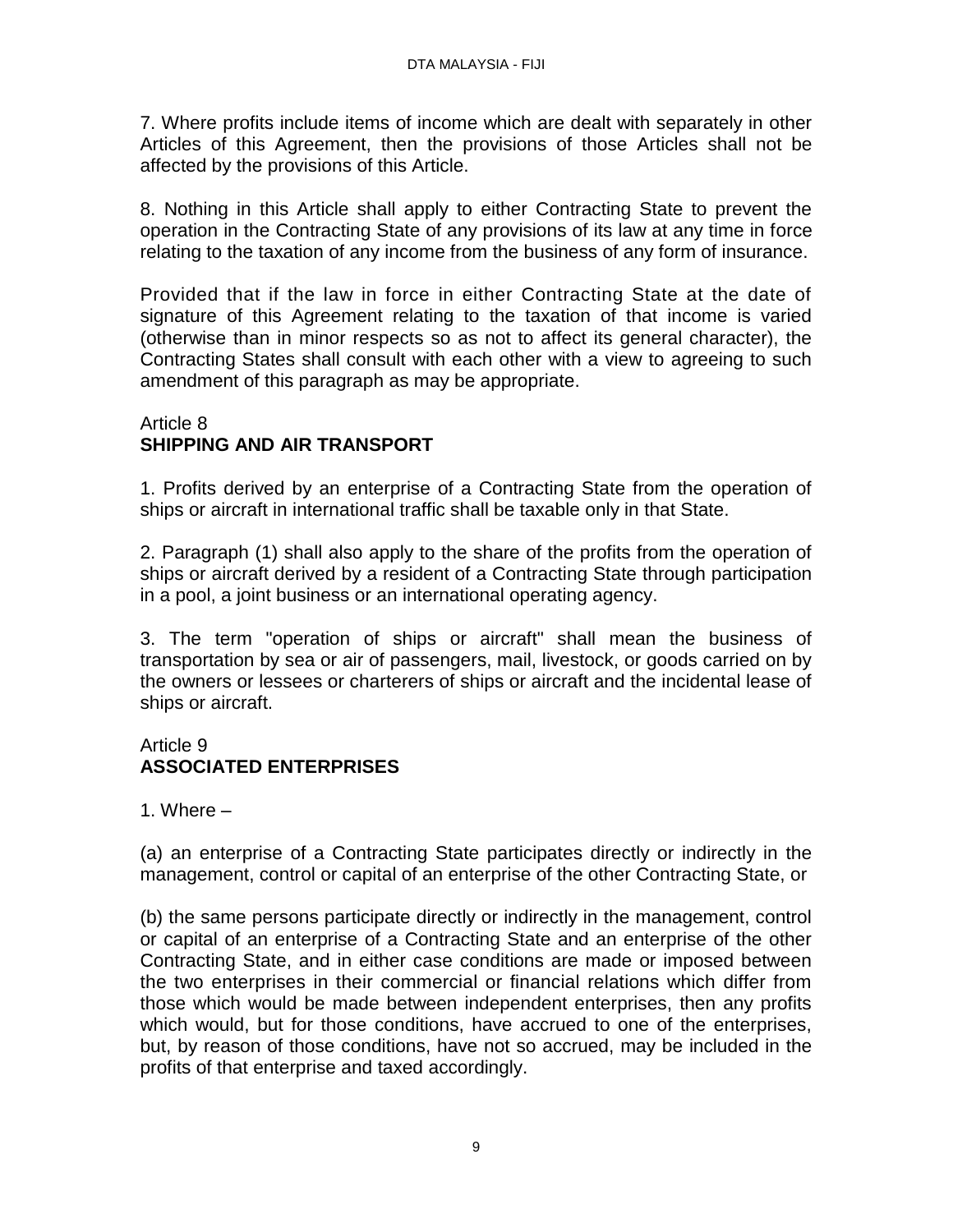2. Profits included in the profits of an enterprise of a Contracting State under paragraph (1) shall be deemed to be income of that enterprise derived from sources in that Contracting State and shall be taxed accordingly.

# Article 10 **DIVIDENDS**

1. Dividends paid by a company which is a resident of a Contracting State to a resident of the other Contracting State may be taxed in that other State.

2. However, such dividends may also be taxed in the Contracting State of which the company paying the dividends is a resident and according to the laws of that State, but if the recipient is the beneficial owner of the dividends the tax so charged shall not exceed 15 per cent of the gross amount of the dividends. This paragraph shall not affect the taxation of the company in respect of the profits out of which the dividends are paid.

3. The term "dividends" as used in this Article means income from shares or other rights, not being debt-claims, participating in profits, as well as income from other corporate rights which is subjected to the same taxation treatment as income from shares by the laws of the State of which the company making the distribution is a resident.

4. The provisions of paragraphs (1) and (2) shall not apply if the beneficial owner of the dividends, being a resident of a Contracting State, carries on business in the other Contracting State, of which the company paying the dividends is a resident, through a permanent establishment situated therein, and the holding in respect of which the dividends are paid is effectively connected with such permanent establishment. In such a case, the provisions of Article 7 shall apply.

5. Where a company which is a resident of a Contracting State derives income or profits from the other Contracting State, that other State may not impose any tax on the dividends paid by the company to persons who are not residents of that other State, or subject the company's undistributed profits to a tax on undistributed profits, even if the dividends paid or the undistributed profits consist wholly or partly of income or profits arising in such other State.

### Article 11 **INTEREST**

1. Interest arising in a Contracting State and paid to a resident of the other Contracting State may be taxed in that other State.

2. However, such interest may also be taxed in the Contracting State in which it arises, and according to the laws of that State, but if the recipient is the beneficial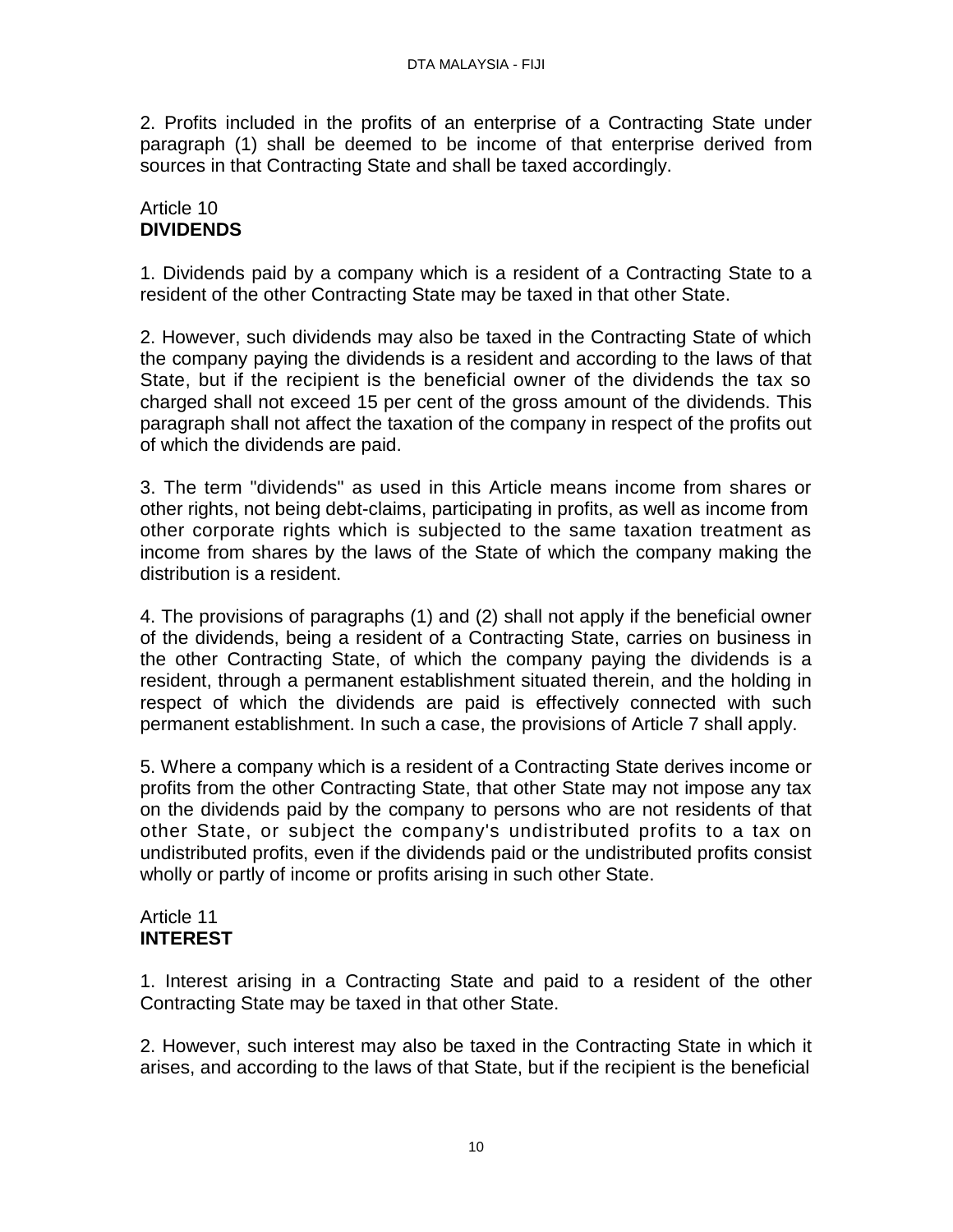owner of the interest, the tax so charged shall not exceed 15 per cent of the gross amount of the interest.

3. Notwithstanding the provisions of paragraph (2), interest to which a resident of Fiji is beneficially entitled shall be exempt from Malaysian tax if the loan or other indebtedness in respect of which the interest is paid is an approved loan as defined in section 2(1) of the Income Tax Act, 1967 of Malaysia.

4. Notwithstanding the provisions of paragraphs (2) and (3), the Government of a Contracting State shall be exempt from tax in the other Contracting State in respect of interest derived by the Government from that other State.

- 5. For the purposes of paragraph (4), the term "Government":
	- (a) in the case of Malaysia means the Government of Malaysia and shall include:
		- (i) the governments of the States;
		- (ii) the local authorities;
		- (iii) the statutory bodies; and
		- (iv) the Bank Negara Malaysia.
	- (b) in the case of Fiji means the Government of the Republic of Fiji and shall include:
		- (i) Fiji National Provident Fund; and
		- (ii) The Reserve Bank of Fuji (Central Bank).
	- (c) in the case of both Malaysia and Fiji, any other institution the capital of which is wholly owned by either the Government of Malaysia including that of the governments of the States or the Government of the Republic of Fiji as may be agreed from time to time between the competent authorities of both the Contracting States.

6. The term "interest" as used in this Article means income from debt-claims of every kind, whether or not secured by mortgage and whether or not carrying a right to participate in the debtor's profits, and in particular, income from government securities and income from bonds or debentures, including premiums and prizes attaching to such securities, bonds or debentures, and including all other income assimilated to income from money lent by the taxation law of the Contracting State in which the income arises. Penalty charges for late payment shall not be regarded as interest for the purpose of this Article.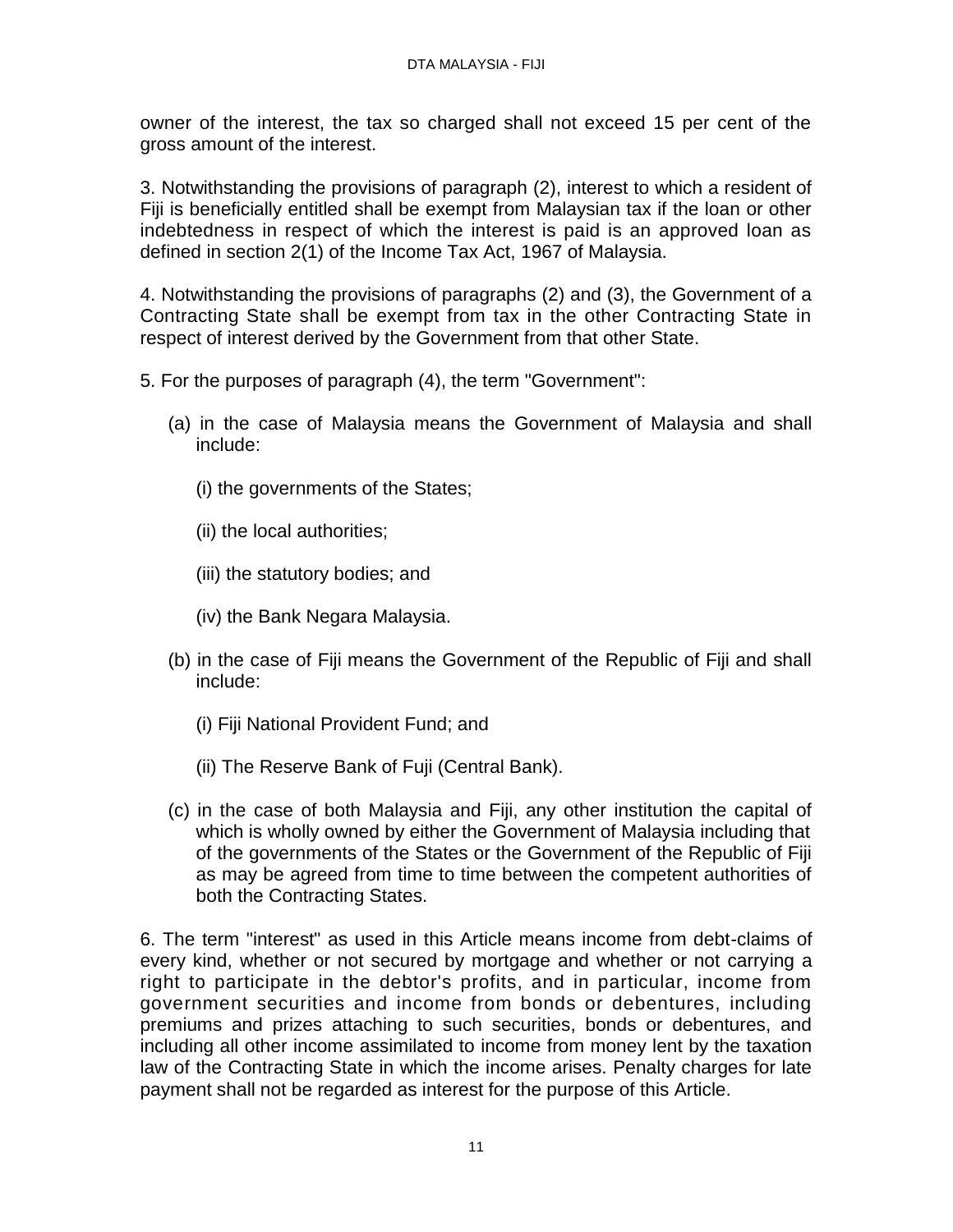7. Paragraphs (1), (2) and (3) shall not apply if the beneficial owner of the interest, being a resident of a Contracting State, carries on business in the other Contracting State in which the interest arises, through a permanent establishment situated in that State, and the debt-claim in respect of which the interest is paid is effectively connected with that permanent establishment. In such a case, Article 7 shall apply.

8. Interest shall be deemed to arise in a Contracting State when the payer is that Contracting State itself, a political subdivision, a local authority or statutory body or a resident of that State. Where, however, the person paying the interest, whether he is a resident of a Contracting State or not, has in a Contracting State a permanent establishment in connection with which the indebtedness on which the interest is paid was incurred, and such interest is borne by such permanent establishment, then such interest shall be deemed to arise in the Contracting State in which the permanent establishment is situated.

9. Where, by reason of a special relationship between the payer and the beneficial owner or between both of them and some other person, the amount of the interest, having regard to the debt-claim for which it is paid, exceeds the amount which would have been agreed upon by the payer and the beneficial owner in the absence of such relationship, the provisions of this Article shall apply to the last-mentioned amount. In such case, the excess part of the payments shall remain taxable according to the laws of each Contracting State, due regard being had to the other provisions of this Agreement.

## Article 12 **ROYALTIES**

1. Royalties arising in a Contracting State and paid to a resident of the other Contracting State may be taxed in that other State.

2. However, such royalties may also be taxed in the Contracting State in which they arise, and according to the laws of that State, but if the recipient is the beneficial owner of the royalties, the tax so charged shall not exceed 15 per cent of the gross amount of the royalties.

3 The term "royalties" as used in this Article means payments of any kind received as a consideration for:

(a) the use of, or the right to use, any patent, trade mark, design or model, plan, secret formula or process, or any copyright of scientific work, or for the use of, or the right to use, industrial, commercial, or scientific equipment, or for information concerning industrial, commercial or scientific experience;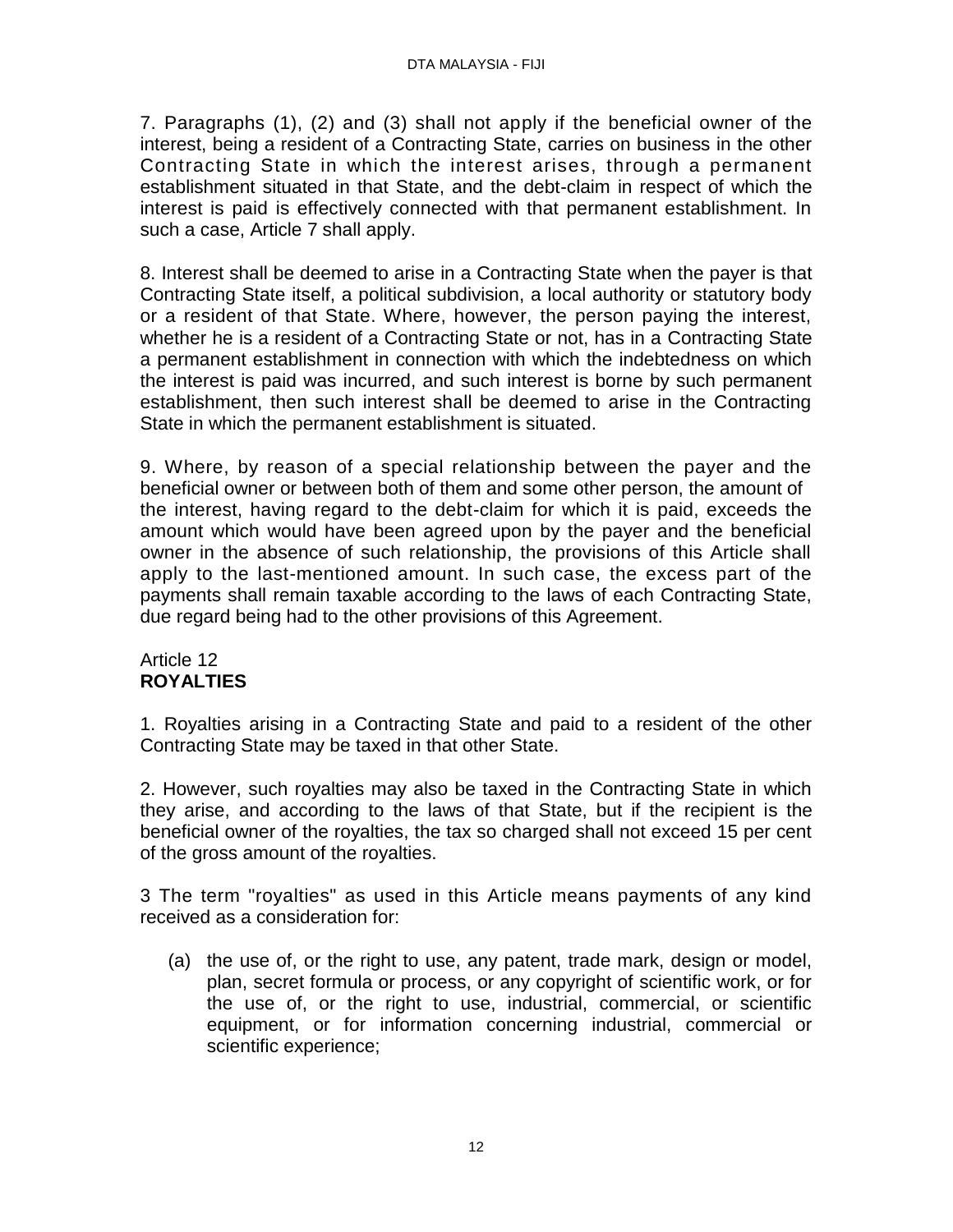(b) the use of, or the right to use, cinematograph films, or tapes for radio or television broadcasting, any copyright of literary or artistic work.

4. The provisions of paragraphs (1) and (2) shall not apply if the beneficial owner of the royalties, being a resident of a Contracting State, carries on business in the other Contracting State in which the royalties arise through a permanent establishment situated therein, and the right or property in respect of which the royalties are paid is effectively connected with such permanent establishment. In such a case, the provisions of Article 7 shall apply.

5. Royalties shall be deemed to arise in a Contracting State when the payer is that State itself, a political subdivision, a local authority or a statutory body thereof, or a resident of that State. Where, however, the person paying such royalties, whether he is a resident of a Contracting State or not, has in a Contracting State a permanent establishment in connection with which the obligation to pay the royalties was incurred, and such royalties are borne by such permanent establishment, then such royalties shall be deemed to arise in the State in which the permanent establishment is situated.

6. Where, by reason of a special relationship between the payer and the beneficial owner or between both of them and some other person, the amount of the royalties paid, having regard to the use, right of information for which they are paid, exceeds the amount which would have been agreed upon by the payer and the beneficial owner in the absence of such relationship, the provisions of this Article shall apply only to the last-mentioned amount. In such a case, the excess part of the payments shall remain taxable according to the laws of each Contracting State, due regard being had to the other provisions of this Agreement.

# Article 13 **TECHNICAL FEES**

1. Technical fees derived from a Contracting State by a resident of the other Contracting State who is the beneficial owner thereof and is subject to tax in that other State in respect thereof may be taxed in the first-mentioned Contracting State at a rate not exceeding 15 per cent of the gross amount of the technical fees.

2. The term "technical fees" as used in this Article means payments of any kind to any person, other than to an employee of the person making the payments, in consideration for any services of a scientific, technical, industrial, commercial, managerial or consultancy nature.

3. The provisions of paragraph (1) of this Article shall not apply if the beneficial owner of the technical fees, being a resident of a Contracting State, carries on business in the other Contracting State in which the technical fees arise through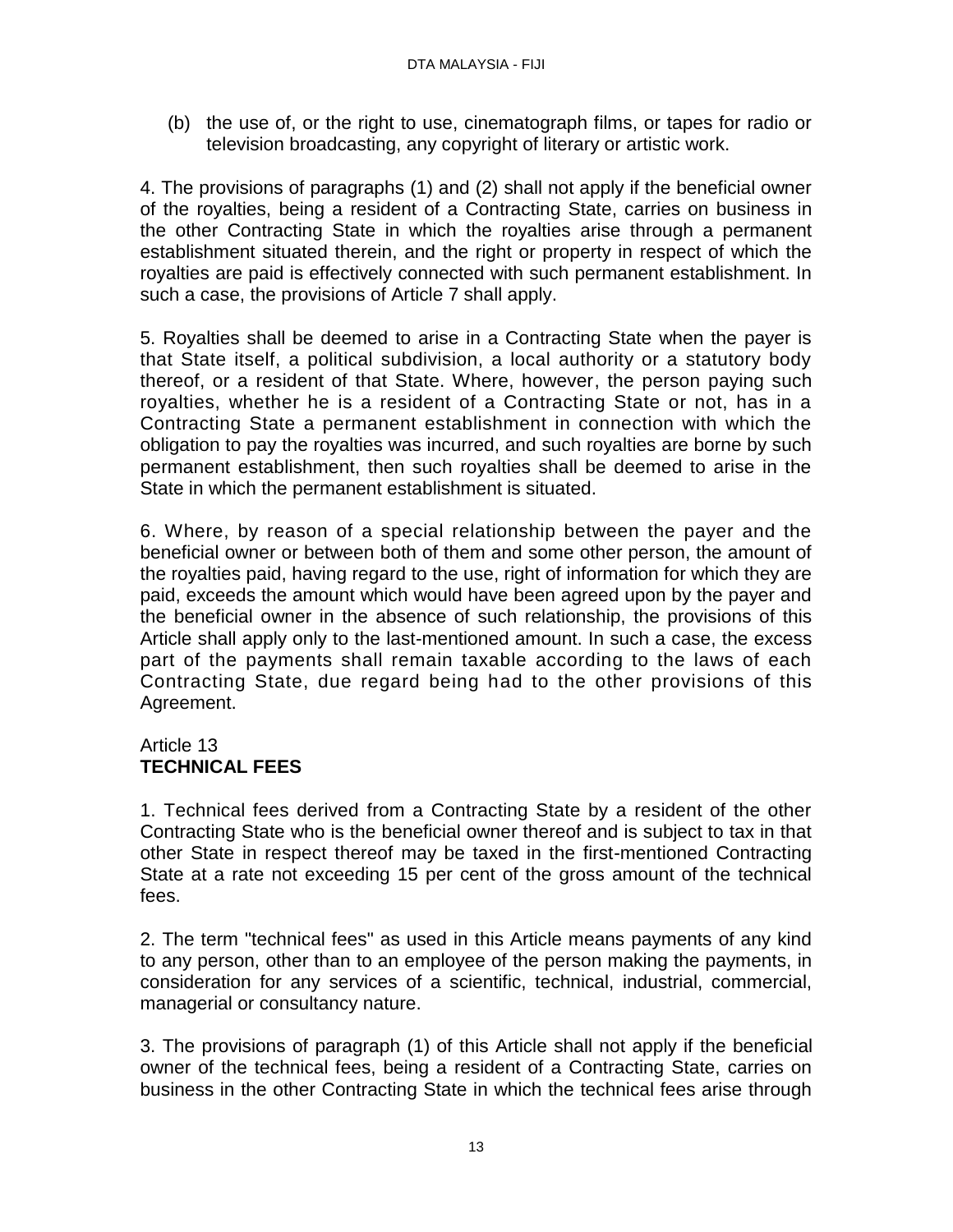a permanent establishment situated therein, or performs in that other State independent personal services, and the technical fees are effectively connected with such permanent establishment or such services. In such case, the provisions of Article 7 or Article 15, as the case may be, shall apply.

4. Technical fees shall be deemed to arise in a Contracting State when the payer is that State itself, a political subdivision, a local authority or a statutory body thereof, or a resident of that State. Where, however, the person paying the technical fees, whether he is a resident of a Contracting State or not, has in a Contracting State a permanent establishment in connection with which the obligation to pay the technical fees was incurred, and such technical fees are borne by such permanent establishment, then such technical fees shall be deemed to arise in the Contracting State in which the permanent establishment is situated.

5. Where, by reason of a special relationship between the payer and the beneficial owner or between both of them and some other person, the amount of the technical fees paid exceeds, for whatever reason, the amount which would have been agreed upon by the payer and the beneficial owner in the absence of such relationship, the provisions of this Article shall apply only to the lastmentioned amount. In such case, the excess part of the payments shall remain taxable according to the law of each Contracting State, due regard being had to the other provisions of this Agreement.

## Article 14 **GAINS FROM THE ALIENATION OF PROPERTY**

1. Gains from the alienation of immovable property, as defined in paragraph (2) of Article 6, may be taxed in the Contracting State in which such property is situated.

2. Gains from the alienation of movable property forming part of the business property of a permanent establishment which an enterprise of a Contracting State has in the other Contracting State or of movable property available to a resident of a Contracting State in the other Contracting State for the purpose of performing professional services, including such gains from the alienation of such a permanent establishment (alone or together with the whole enterprise) may be taxed in that other State. However, gains from the alienation of ships or aircraft operated by an enterprise of a Contracting State in international traffic and movable property pertaining to the operation of such ships or aircraft shall be taxable only in the State of which the alienator is a resident.

3. Gains from the alienation of any property or assets, other than those mentioned in paragraphs (1) and (2) of this Article, shall be taxable only in the Contracting State of which the alienator is a resident.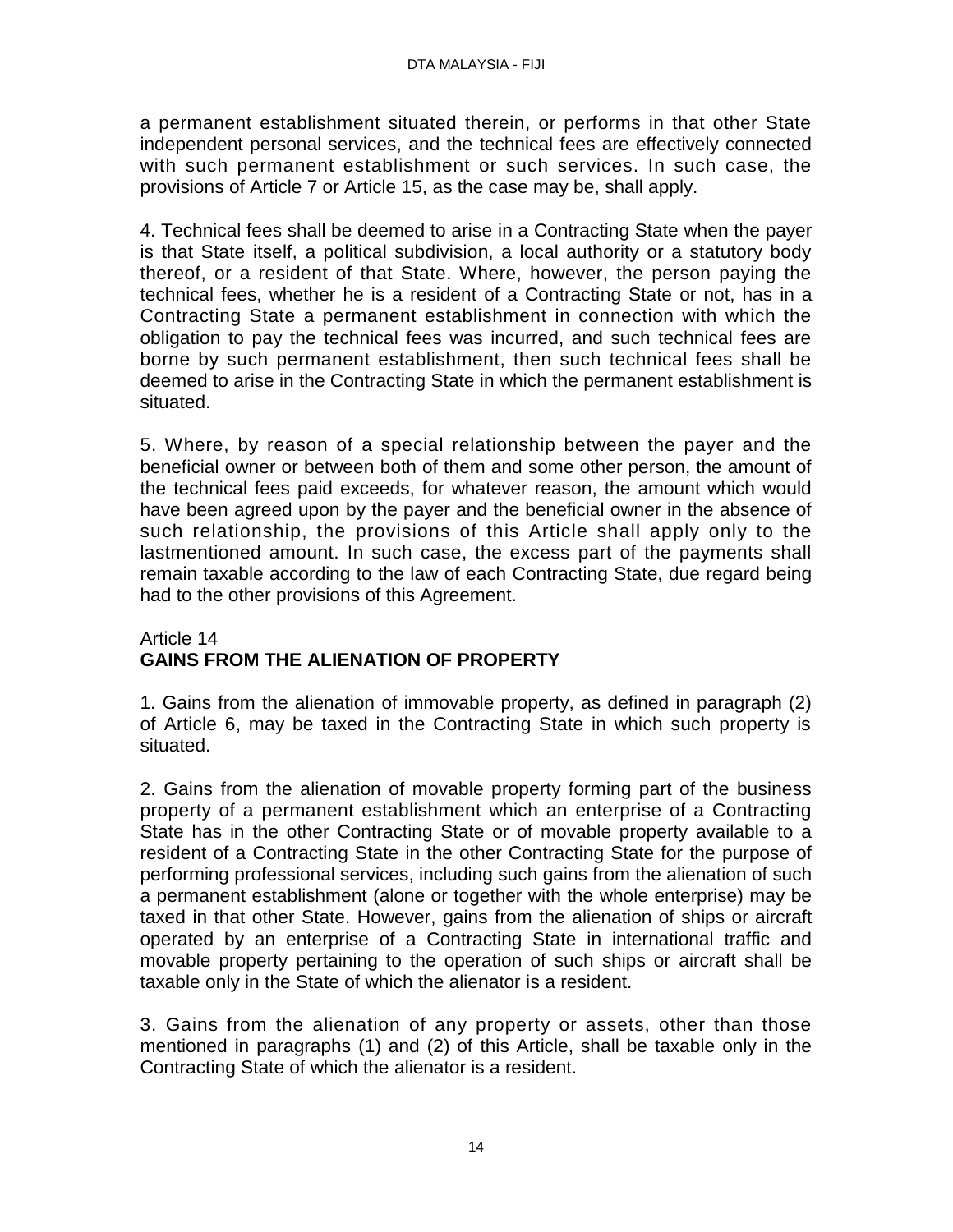#### Article 15 **INDEPENDENT PERSONAL SERVICES**

1. Income derived by a resident of a Contracting State in respect of professional services or other independent activities of a similar character shall be taxable only in that State. However, in the following circumstances such income may be taxed in the other Contracting State:

- (a) if his stay in the other State is for a period or periods amounting to or exceeding in the aggregate 183 days in the basis year or the relevant year of income, as the case may be; or
- (b) if the remuneration for his services in the other State is either derived from residents of that State or home by a permanent establishment which a person not resident in that State has in that State and which, in either case exceeds seven thousand five hundred US dollars in the basis year or the relevant year of income, as the case may be, notwithstanding that his stay in that State is for a period or periods amounting to less than 183 days during such basis year or relevant year of income.

2. The term "professional services" includes especially independent scientific, literary, artistic, educational or teaching activities as well as the independent activities of physicians, surgeons, lawyers, engineers, architects, dentists and accountants.

## Article 16 **DEPENDENT PERSONAL SERVICES**

1. Subject to the provisions of Articles 17, 19, 20, 21 and 22 salaries, wages and other similar remuneration derived by a resident of a Contracting State in respect of an employment shall be taxable only in that State unless the employment is exercised in the other Contracting State. If the employment is so exercised, such remuneration as is derived therefrom may be taxed in that other State.

2. Notwithstanding the provisions of paragraph (1), remuneration derived by a resident of a Contracting State in respect of an employment exercised in the other Contracting State shall be taxable only in the first-mentioned State if:

- (a) the recipient is present in the other Contracting State for a period or periods not exceeding in the aggregate 183 days in the basis year or the relevant year of income, as the case may be; and
- (b) the remuneration is paid by, or on behalf of, an employer who is not a resident of the other State; and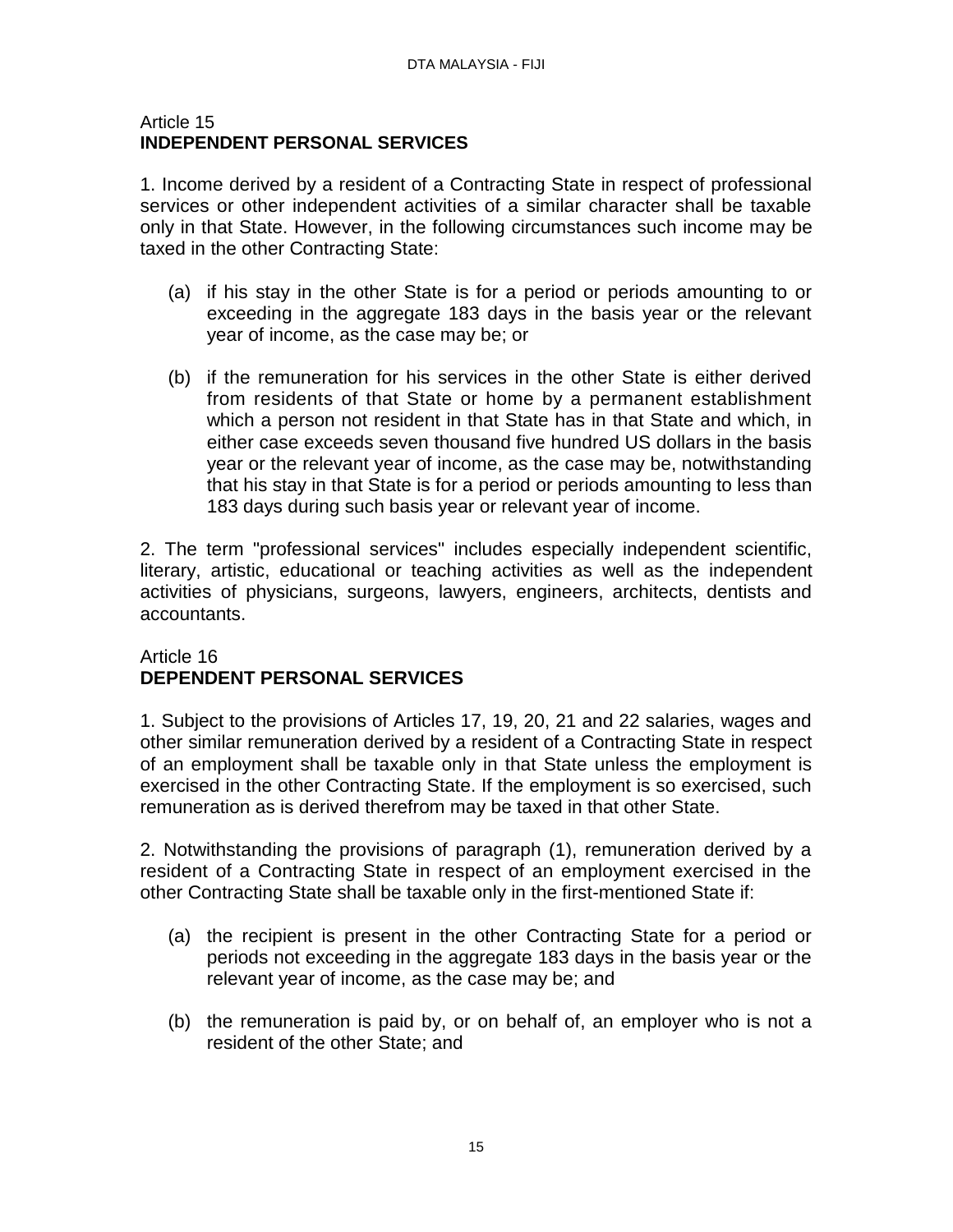(c) the remuneration is not borne by a resident of the other Contracting State or a permanent establishment which the employer has in the other State.

3. Notwithstanding the preceding provisions of this Article, remuneration in respect of an employment exercised aboard a ship or aircraft operated in international traffic by an enterprise of a Contracting State may be taxed in that State.

# Article 17 **DIRECTORS' FEES**

Directors' fees and similar payments derived by a resident of a Contracting State in his capacity as a member of the board of directors of a company which is a resident of the other Contracting State, may be taxed in that other State.

### Article 18 **ARTISTES AND SPORTSMEN**

1. Notwithstanding the provisions of Articles 15 and 16 income derived by a resident of a Contracting State as an entertainer, such as a theatre, motion picture, radio or television artiste, or a musician, or as a sportsman, from his personal activities as such exercised in the other Contracting State, may be taxed in that other State.

2. Where income in respect of personal activities exercised by an entertainer or a sportsman in his capacity as such accrues not to the entertainer or sportsman himself but to another person, that income may, notwithstanding the provisions of Articles 7, 15 and 16, be taxed in the Contracting State in which the activities of the entertainer or sportsman are exercised.

3. The provisions of paragraphs (1) and (2) shall not apply to remuneration or profits derived from activities exercised in a Contracting State if the visit to that State is directly or indirectly supported wholly or substantially from the public funds of the other Contracting State, a political subdivision, a local authority or a statutory body thereof.

### Article 19 **PENSION AND ANNUITIES**

1. Subject to the provisions of paragraph (2) of Article 20, any pension and other similar remuneration for past employment or any annuity arising in a Contracting State and paid to a resident of the other Contracting State shall be taxable only in that other State.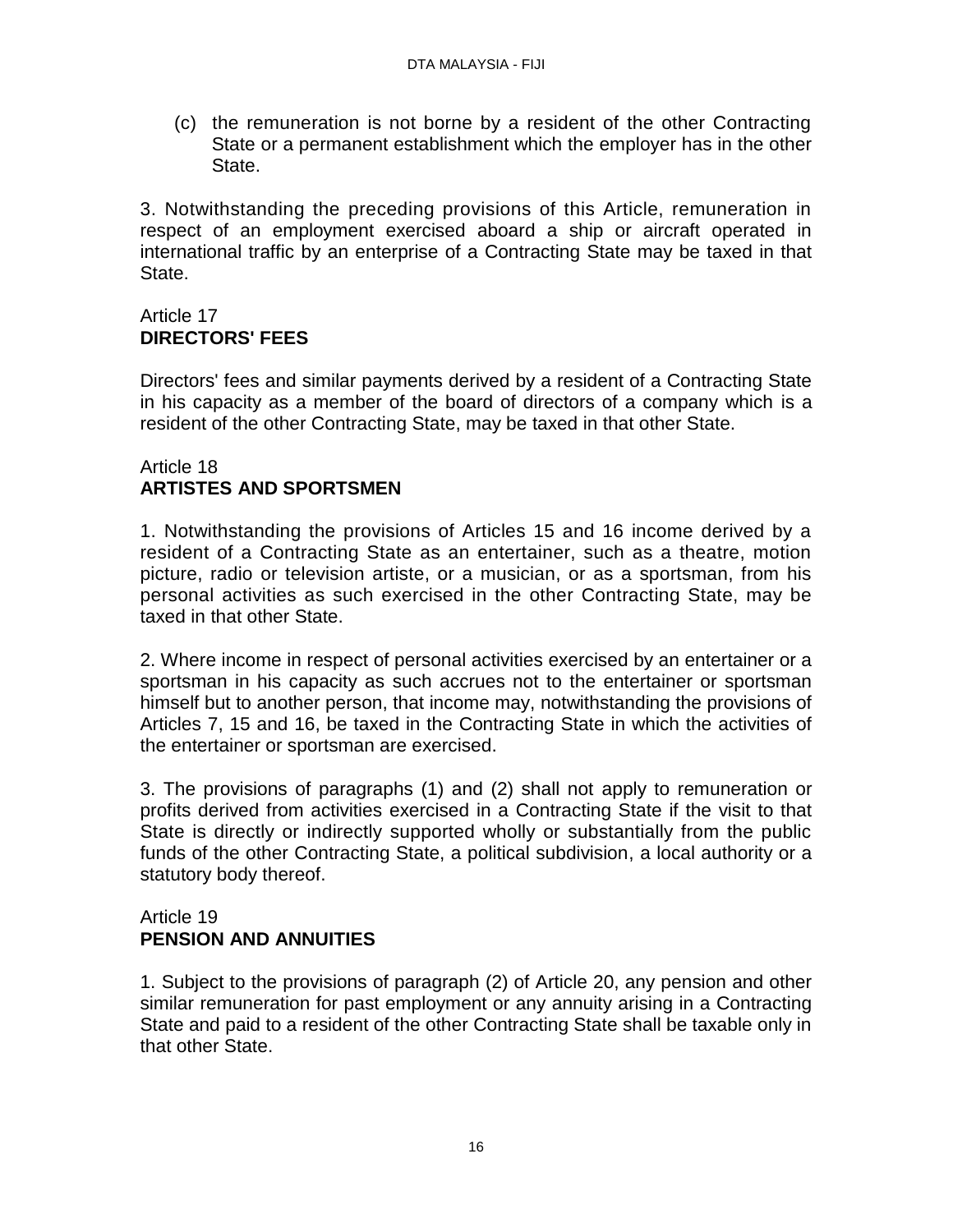2. The term "annuity" includes a stated sum payable periodically at stated times, during life or during a specified or ascertainable period of time, under an obligation to make the payments in return for adequate and full consideration in money or money's worth.

### Article 20 **GOVERNMENT SERVICE**

1. (a) Remuneration, other than a pension, paid by a Contracting State or a political subdivision or a local authority or a statutory body thereof to any individual in respect of services rendered to that State or political subdivision or a local authority or statutory body thereof shall be taxable only in that State.

(b) However, such remuneration shall be taxable only in the other Contracting State if the services are rendered in that other State and the recipient is a resident of that other State who:

- (i) is a national of that other State, or
- (ii) did not become a resident of that other State solely for the purpose of performing the services.

2. Any pension paid by, or out of funds created by, a Contracting State, a political subdivision or a local authority or a statutory body thereof to any individual in respect of services rendered to that State, political subdivision, local authority or statutory body thereof shall be taxable only in that State.

3. The provisions of Articles 16, 17 and 19 shall apply to remuneration or pensions in respect of services rendered in connection with any trade or business carried on by a Contracting State, a political subdivision or a local authority or a statutory body thereof.

### Article 21 **STUDENTS AND TRAINEES**

An individual who is a resident of a Contracting State immediately before making a visit to the other Contracting State and is temporarily present in the other State solely:

- (a) as a student at a recognised university, college, school or other similar recognised educational institution in that other State;
- (b) as a business or technical apprentice;
- (c) as a recipient of a grant, allowance or award for the primary purpose of study, research or training from the government of either State or from a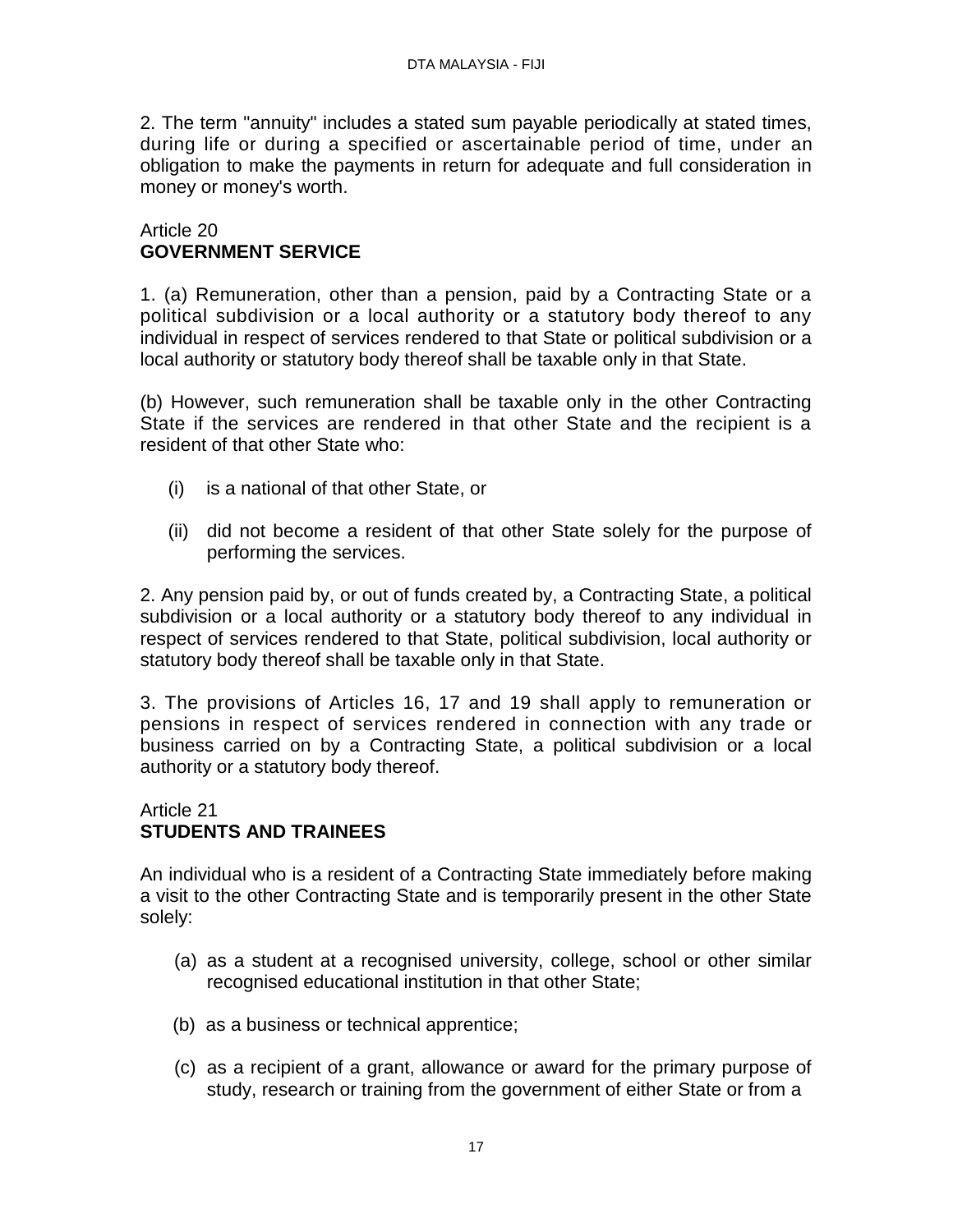scientific, educational, religious or charitable organisations or under a technical assistance programme entered into by the Government of either State; shall be exempt from tax in that other State on:

- (i) all remittances from abroad for the purposes of his maintenance, education, study, research or training;
- (ii) the amount of such grant, allowance or award; and
- (iii) any remuneration not exceeding two thousand five hundred US dollars per annum in respect of services in that other State provided the services are performed in connection with his study, research or training or are necessary for the purposes of his maintenance.

## Article 22 **TEACHERS AND RESEARCHERS**

1. An individual who is a resident of a Contracting State immediately before making a visit to the other Contracting State, and who, at the invitation of any public university, college, institution primarily for research purposes or other similar public educational institution, visits that other State for a period not exceeding two years solely for the purposes of teaching or research or both at such public educational institution shall be exempt from tax in that other State on any remuneration for such teaching or research which is subject to tax in the firstmentioned Contracting State.

2. This Article shall not apply to income from teaching or research if such teaching or research is undertaken not in the public interest but primarily for the private benefit of a specific person or persons.

# Article 23

# **INCOME NOT EXPRESSLY MENTIONED**

Items of income of a resident of a Contracting State which are not expressly mentioned in the foregoing Articles of this Agreement shall be taxable only in that Contracting State except that if such income is derived from sources in the other Contracting State, it may also be taxed in that other State.

## Article 24 **ELIMINATION OF DOUBLE TAXATION**

1. Subject to the laws of Malaysia regarding the allowance as a credit against Malaysian tax of tax payable in any country other than Malaysia, Fiji tax payable under the laws of Fiji and in accordance with this Agreement by a resident of Malaysia in respect of income derived from Fiji shall be allowed as a credit against Malaysian tax payable in respect of that income. Where such income is a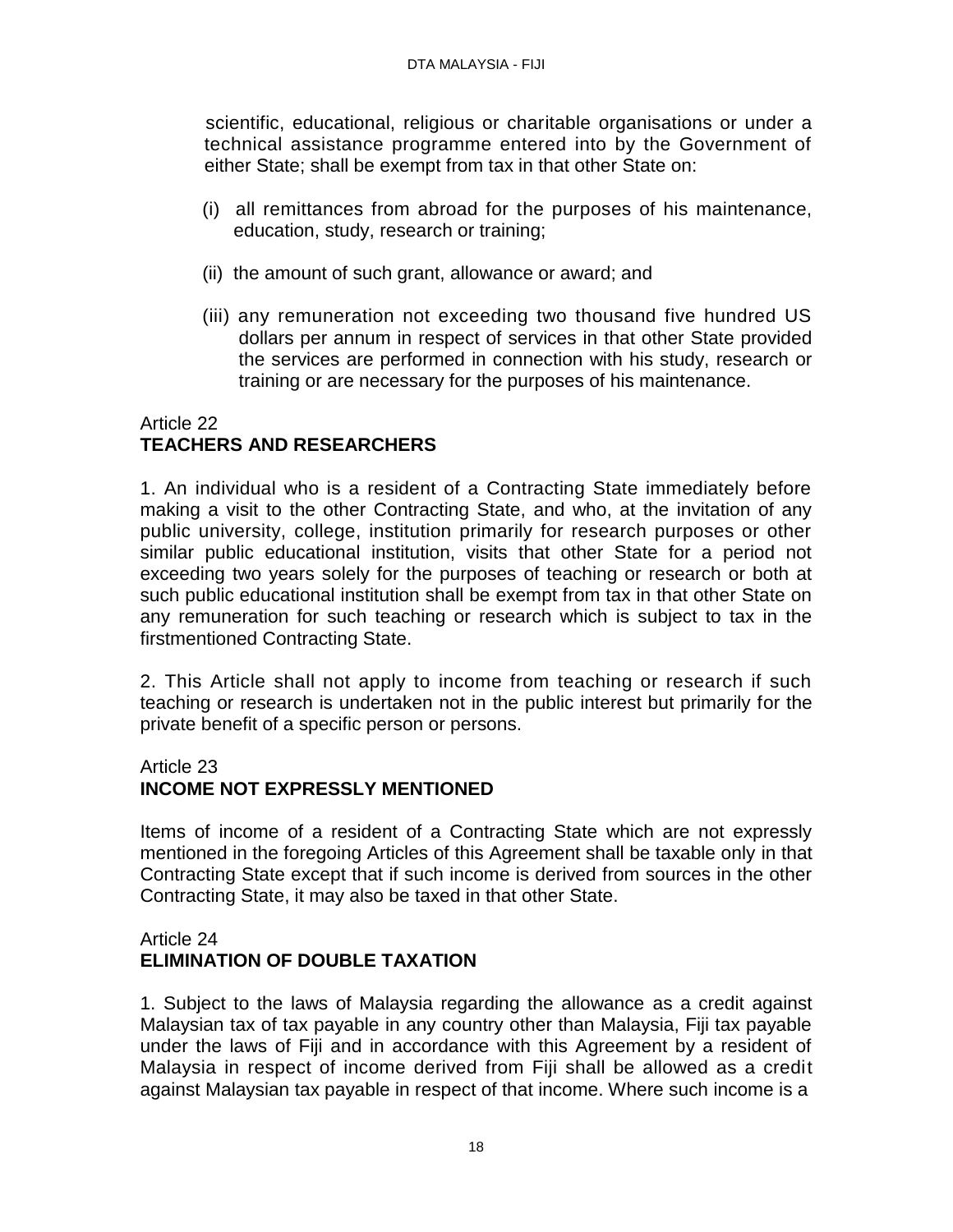dividend paid by a company which is a resident of Fiji to a company which is a resident of Malaysia and which owns not less than 10 per cent of the voting shares of the company paying the dividend, the credit shall take into account Fiji tax payable by that company in respect of its income out of which the dividend is paid. The credit shall not, however, exceed that part of the Malaysian tax, as computed before the credit is given, which is appropriate to such item of income.

2. For the purposes of paragraph (1), the term "Fiji tax payable" shall include an amount equivalent to the amount of any tax forgone which, under the laws of Fiji and in accordance with this Agreement, would have been payable as tax on income but for an exemption from, or a reduction of, tax on that income resulting from the operation of the special incentives under the laws of Fiji for the promotion of economic development of Fiji which were in force on the date of signature of this Agreement or any other provisions which may subsequently be introduced in Fiji in modification of, or in addition to, those laws so far as they are agreed by the competent authorities of the Contracting States to be of a substantially similar character.

3. Subject to the laws of Fiji regarding the allowance as a credit against Fiji tax of tax payable in any country other than Fiji, Malaysian tax payable under the laws of Malaysia and in accordance with this Agreement by a resident of Fiji in respect of income derived from Malaysia shall be allowed as a credit against Fiji tax payable in respect of that income. Where such income is a dividend paid by a company which is a resident of Malaysia to a company which is a resident of Fiji and which owns not less than 10 per cent of the voting shares of the company paying the dividend, the credit shall take into account Malaysian tax payable by that company in respect of its income out of which the dividend is paid. The credit shall not, however, exceed that part of the Fiji tax, as computed before the credit is given, which is appropriate to such item of income.

4. For the purposes of paragraph (3), the term "Malaysian tax payable" shall be deemed to include Malaysian tax which would, under the laws of Malaysia and in accordance with this Agreement, have been payable on any income derived from sources in Malaysia had the income not been taxed at a reduced rate or exempted from Malaysian tax in accordance with the provisions of this Agreement and

- (a) the special incentives under the Malaysian laws for the promotion of economic development of Malaysia which were in force on the date of signature of this Agreement or any other provisions which may subsequently be introduced in Malaysia in modification of, or in addition to, those law so far as they are agreed by the competent authorities of the Contracting States to be of a substantially similar character; and
- (b) interest to which paragraph (3) of Article 11 applies had that interest not been exempted from Malaysian tax in accordance with that paragraph.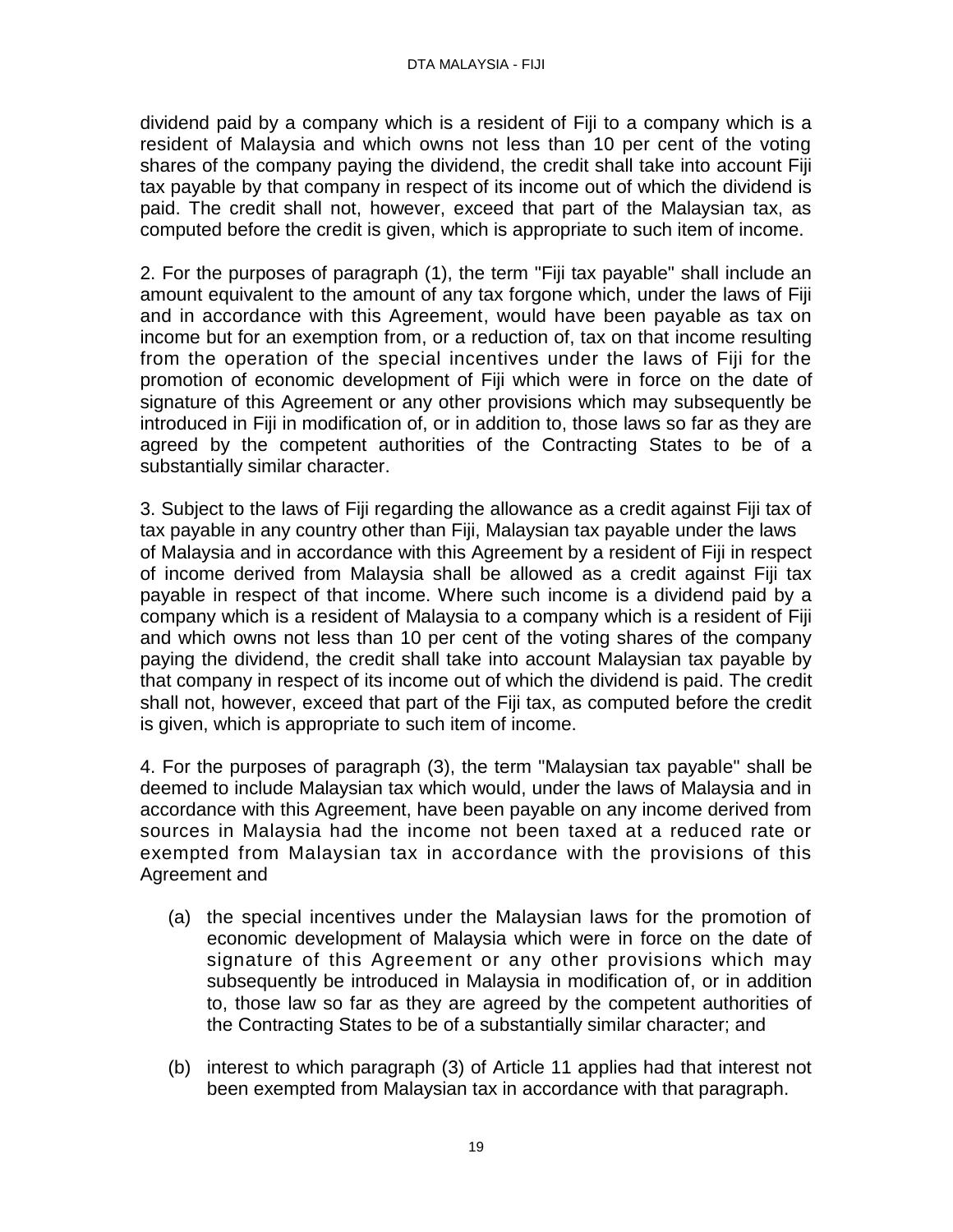#### Article 25 **NON-DISCRIMINATION**

1. The nationals of a Contracting State shall not be subjected in the other Contracting State to any taxation or any requirement connected therewith which is other or more burdensome than the taxation and connected requirements to which nationals of that other State in the same circumstances are or may be subjected.

2. The taxation on a permanent establishment which an enterprise of a Contracting State has in the other Contracting State shall not be less favourably levied in that other State than the taxation levied on enterprises of that other State carrying on the same activities.

3. Enterprises of a Contracting State, the capital of which is wholly or partly owned or controlled, directly or indirectly, by one or more residents of the other Contracting State, shall not be subjected in the first-mentioned State to any taxation or any requirement connected therewith which is other or more burdensome than the taxation and connected requirements to which other similar enterprises of that first-mentioned State are or may be subjected.

4. Nothing in this Article shall be construed as obliging:

- (a) a Contracting State to grant to individuals who are resident of the other Contracting State any personal allowances, reliefs and reductions for tax purposes on account of civil status or family responsibilities which it grants to its own residents;
- (b) Malaysia to grant to nationals of Fiji not resident in Malaysia those personal allowance, reliefs and reductions for tax purposes which are by law available on the date of signature of this Agreement only to nationals of Malaysia who are not resident in Malaysia.

5. Nothing in this Article shall be construed so as to prevent either Contracting State from limiting to its nationals the enjoyment of tax incentives designed to promote economic development in that State.

6. In this Article, the term "taxation" means taxes to which this Agreement applies.

#### Article 26 **MUTUAL AGREEMENT PROCEDURE**

1. Where a resident of a Contracting State considers that the actions of one or both of the Contracting States result or will result for him in taxation not in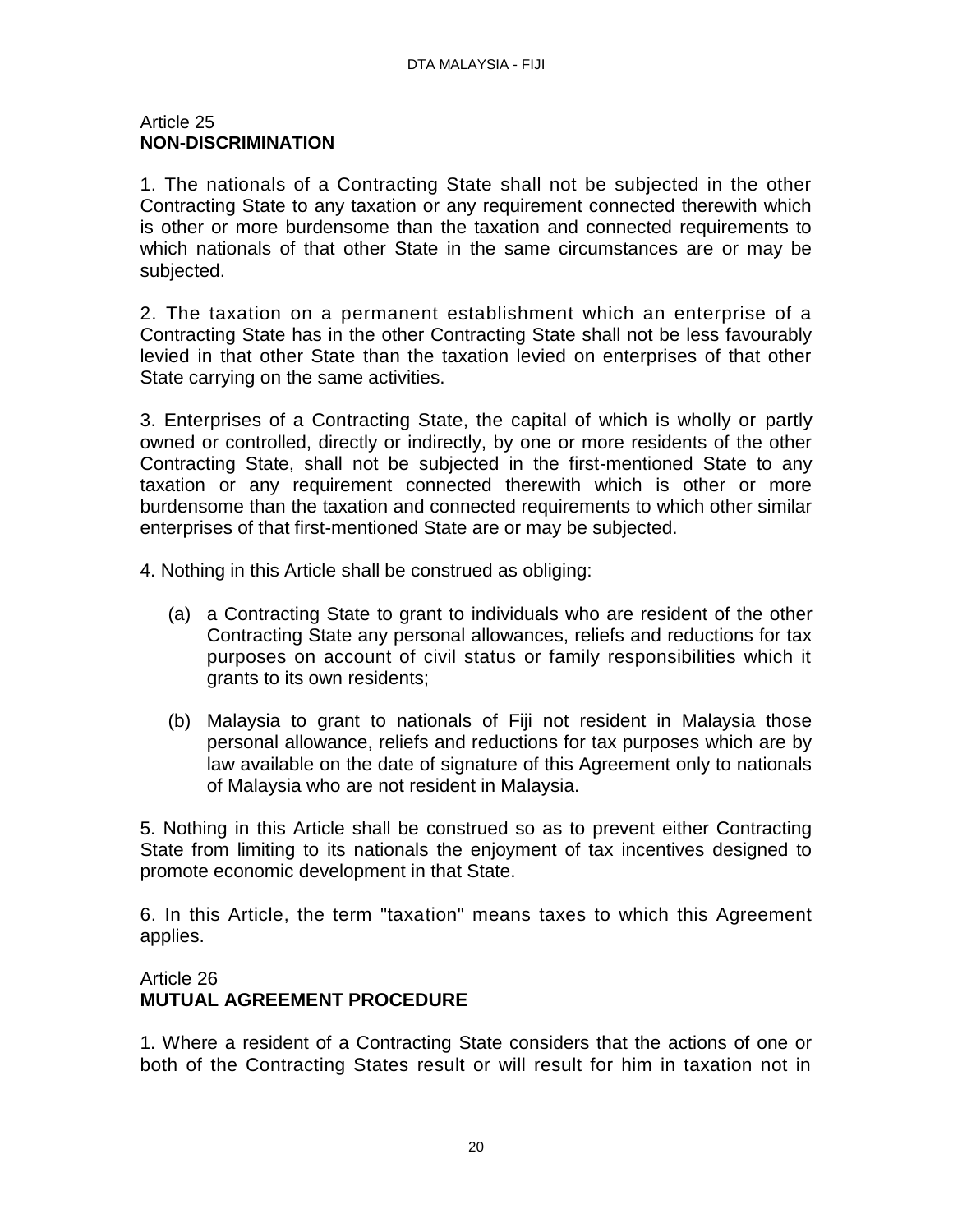accordance with this Agreement, he may, notwithstanding the remedies provided by the taxation laws of those States, present his case to the competent authority of the State of which he is a resident or, if his case comes under paragraph (1) of Article 25, to that of the State of which he is a national. The case must be presented within three years from the first notification of the action resulting in taxation not in accordance with the provisions of the Agreement.

2. The competent authority shall endeavour, if the objection appears to it to be justified and if it is not itself able to arrive at an appropriate solution, to resolve the case by mutual agreement with the competent authority of the other Contracting State, with a view to the avoidance of taxation which is not in accordance with the Agreement.

3. The competent authorities of the Contracting States shall endeavour to resolve by mutual agreement any difficulties or doubts arising as to the interpretation or application of the Agreement. They may also consult together for the elimination of double taxation in cases not provided for in the Agreement.

4. The competent authorities of the Contracting States may communicate with each other directly for the purposes of reaching an agreement in the preceding paragraphs.

## Article 27 **EXCHANGE OF INFORMATION**

1. The competent authorities of the Contracting State shall exchange such information as is necessary for carrying out the provisions of this Agreement or for the prevention or detection of evasion or avoidance of taxes covered by this Agreement. Any information so exchanged shall be treated as secret and shall be disclosed only to persons or authorities (including a court or reviewing authority) concerned with the assessment, collection, enforcement or prosecution in respect of, or the determination of appeals in relation to, the taxes which are the subject of the Agreement. Such persons or authorities shall use the information only for such purposes.

2. In no case shall the provisions of paragraph (1) be construed so as to impose on a Contracting State the obligation:

- (a) to carry out administrative measures at variance with the laws or the administrative practice of that or of the other Contracting State;
- (b) to supply information which are not obtainable under the laws or in the normal course of the administration of that or of the other Contracting State;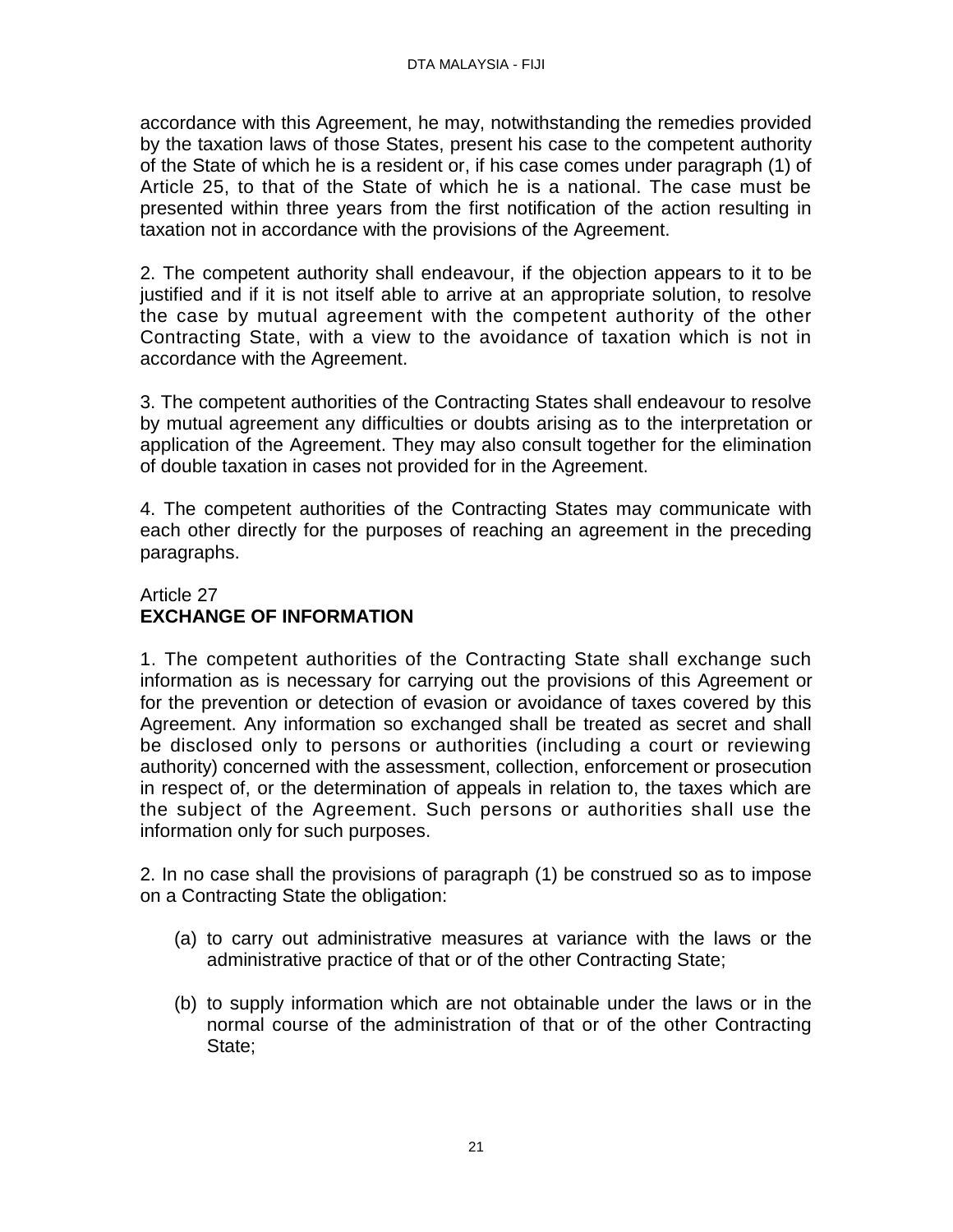(c) to supply information which would disclose any trade, business, industrial, commercial or professional secret or trade process, or information the disclosure of which would be contrary to public policy.

### Article 28 **DIPLOMATIC AND CONSULAR OFFICIALS**

Nothing in this Agreement shall affect the fiscal privileges of diplomatic or consular officials under the general rules of international law or under the provisions of special agreements.

# Article 29 **ENTRY INTO FORCE**

This Agreement shall enter into force on the date on which the Contracting States exchange notes through the diplomatic channel notifying each other that the last of such things has been done as is necessary to give this Agreement the force of law in Malaysia and in Fiji, as the case may be, and thereupon this Agreement shall have effect:

- (a) in Malaysia:
	- (i) in respect of withholding tax on income derived by a nonresident on or after the first day of January in the calendar year following the year in which this Agreement enters into force;
	- (ii) in respect of other taxes on income, to taxes chargeable for the year of assessment beginning on or after the first day of January of the second calendar year following the year in which this Agreement enters into force and subsequent years of assessment.
- (b) in Fiji:

in relation to Fiji tax, in respect of income, profits or gains derived during any income year beginning on or after the first day of January in the calendar year immediately following that in which this Agreement enters into force.

Article 30 **TERMINATION** 

This Agreement shall remain in effect indefinitely, but either Contracting State may terminate the Agreement, through diplomatic channels, by giving to the other Contracting State written notice of termination on or before June 30th in any calendar year after the period of five years from the date on which this